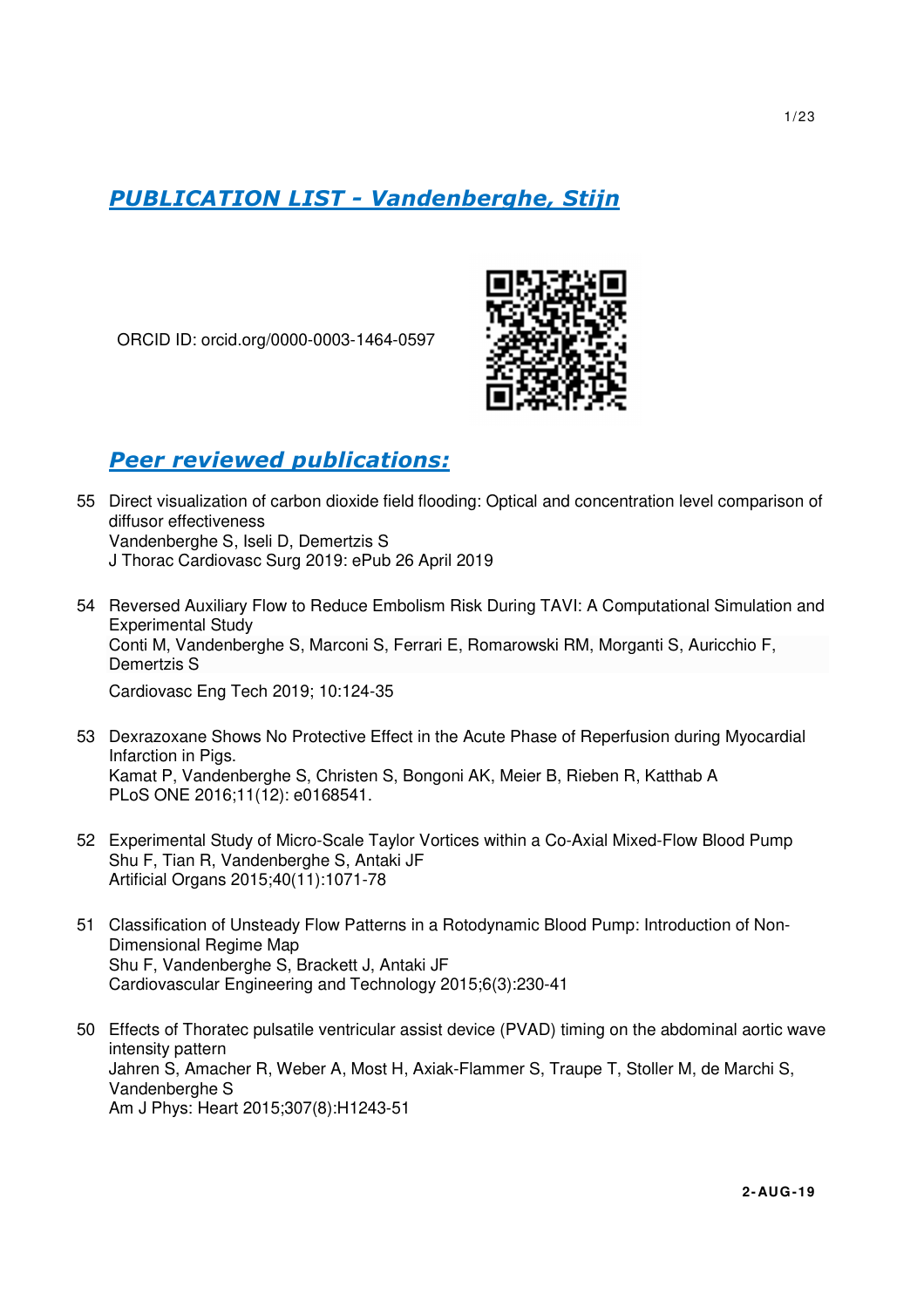- 49 "The balloon plug concept" for tricuspid valve repair: ex vivo proof of concept Bajona P, Salizzoni S, Zehr KJ, Vandenberghe S, Bruce CJ, Speziali G Innovations (Phila). 2015;10(1):27-32
- 48 Numerical Optimal Control of Turbodynamic Ventricular Assist Devices Amacher R, Asprion J, Ochsner G, Tevaearai H, Wilhelm MJ, Plass A, Amstutz A, Vandenberghe S, Schmid Daners M Bioengineering 2014;1(1):22-46
- 47 Simulation of Dilated Heart Failure with Continuous Flow Circulatory Support Wang Y, Loghmanpour N, Vandenberghe S, Ferreira A, Keller B, Gorcsan J, Antaki J PLoS One 2014 Jan 17;9(1):e85234
- 46 A Physiological Controller for Turbodynamic Ventricular Assist Devices based on a Measurement of the Left Ventricular Volume Ochsner G, Amacher R, Amstutz A, Plass A, , Tevaearai H, Vandenberghe S, Wilhelm MJ, Daners MS Artif Organs. 2014;38(7):527-38
- 45 In-vitro and in-vivo imaging characteristics assessment of polymeric coils compared to standard platinum coils for the treatment of intracranial aneurysms Mordasini P, Byrne JV, Krähenbühl AK, Vandenberghe S, Reinert M, Hoppe H, Gralla J Am J Neuroradiol. 2013 Nov;34(11):2177-83
- 44 Reliability of lithium dilution cardiac output in anaesthetised sheep Axiak Flammer S, Critchley LA, Weber A, Pirbodaghi T, Brinks H, Vandenberghe S Br J Anaesth. 2013 Nov;111(5):833-9
- 43 A cardiovascular mathematical model of graded head-up tilt Lim E, Chan GS, Dokos S, Ng SC, Latif LA, Vandenberghe S, Karunanithi M, Lovell NH. PLoS One 2013 Oct 29;8(10):e7735
- 42 Analysis of Pressure Head-Flow Loops of Pulsatile Rotodynamic Blood Pumps Jahren S, Ochsner G, Shu F, Amacher R, Antaki J, Vandenberghe S Artif Organs. 2014 Apr;38(4):316-26
- 41 Effect of Pressure-Controlled Intermittent Coronary Sinus Occlusion (PICSO) on Myocardial Ischemia and Reperfusion in a Closed-Chest Porcine Model Khattab A, Stieger S, Kamat P, Vandenberghe S, Bongoni A, Stone G, Seiler C, Meier B, Hess O, Rieben R EuroIntervention. 2013 Jul;9(3):398-406
- 40 A Robust Reference Signal Generator for Synchronized Ventricular Assist Devices Amacher R, Ochsner G, Ferreira A, Vandenberghe S, Schmid Daners M IEEE Trans Biomed Eng. 2013 Aug;60(8):2174-83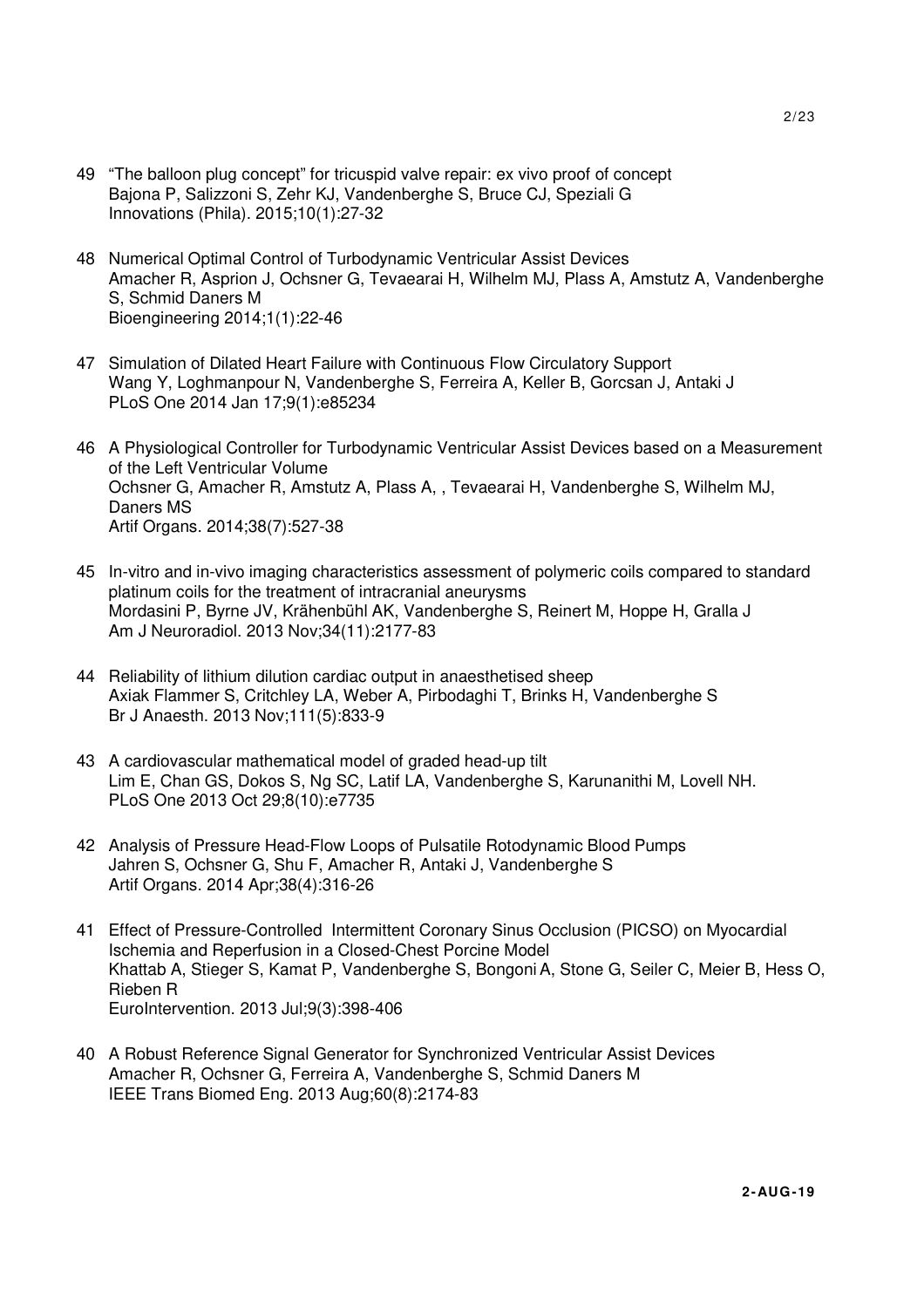- 39 Reply to the editor Pirbodaghi T, Axiak S, Weber A, Vandenberghe S J Thorac Cardiovasc Surg 2013;145:1145-1146
- 38 Asymmetric speed modulation of a rotary blood pump affects ventricular unloading. Pirbodaghi T, Weber A, Axiak S, Carrel T, Vandenberghe S EJCTS. 2013 Feb;43(2):383-388
- 37 A novel interface for hybrid mock circulations to evaluate ventricular assist devices. Ochsner G, Amacher R, Amstutz A, Plass A, Daners MS, Tevaearai H, Vandenberghe S, Wilhelm MJ, Guzzella L. IEEE Trans Biomed Eng. 2013 Feb;60(2):507-16
- 36 Energy Harvesting from the Beating Heart by a Mass Imbalance Oscillation Generator Zurbuchen A, Pfenniger A, Stahel A, Stoeck CT, Vandenberghe S, Koch VM, Vogel R Ann of Biomed Eng. 2013;41(1):131-41
- 35 Control of ventricular unloading using an electrocardiogram-synchronized Thoratec paracorporeal ventricular assist device. Amacher R, Weber A, Brinks H, Axiak S, Ferreira A, Guzzella L, Carrel T, Antaki J, Vandenberghe S. J Thorac Cardiovasc Surg. 2013 Sep;146(3):710-7
- 34 In-vitro hemodynamic evaluation of ventricular suction conditions of the Evaheart ventricular assist pump. Ferreira A, Yu YC, Arnold D, Vandenberghe S, Grashow J, Kitano T, Borzelleca D, Antaki J Int J Artif Organs 2012; 35(4):263-271
- 33 Ideal Site for Ventricular Anchoring of Artificial Chordae in Mitral Regurgitation Weber A, Hurni S, Vandenberghe S, Wahl A, Vogel R, Carrel T J Thor Cardiovasc Surg 2012; 143(4 Suppl):S78-81
- 32 Pulsatile Control of Rotary Blood Pumps: Does the Modulation Waveform Matter? Pirbodaghi T, Axiak S, Weber A, Gempp T, Vandenberghe S J Thor Cardiovasc Surg 2012;144(4):970-7
- 31 Simple, Economical, and Effective Portable Pediatric Mock Circulatory System Vandenberghe S, Antaki JF, Arnold DK, Shu F J Eng in Medicine 2011;225:648-656
- 30 In vitro Evaluation of Ventricular Cannulation for Rotodynamic Cardiac Assist Devices Bachman T, Bahma J, Verkaik J, Vandenberghe S, Kormos R, Antaki J Cardiovascular Engineering and Technology 2011;2(3):203-211
- 29 Effect of Pulsatility on the Mathematical Modeling of Rotary Blood Pumps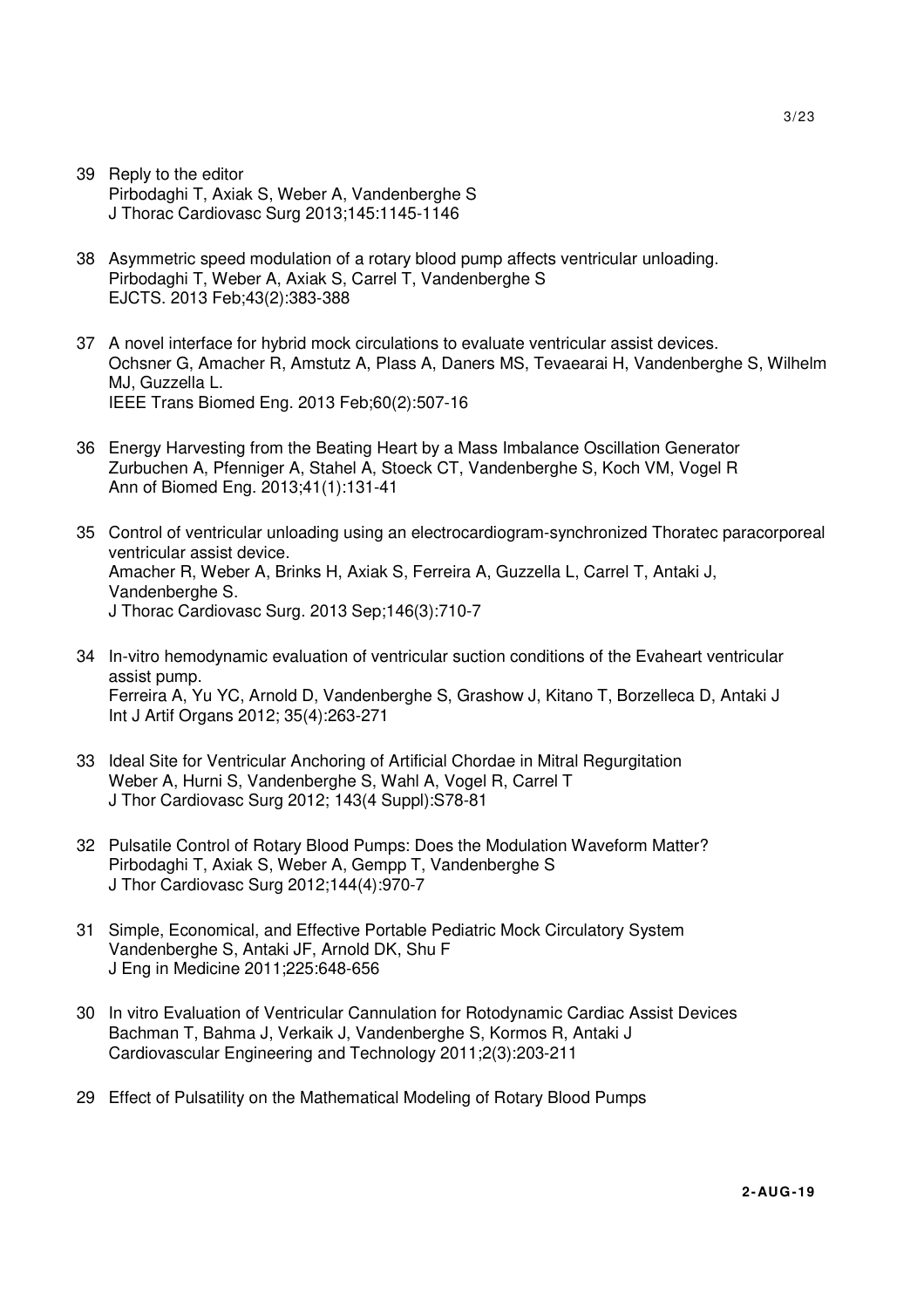Pirbodaghi T, Weber A, Carrel T, Vandenberghe S Artif Organs 2011;35(8):825-832

- 28 Aortic flow patterns resulting from right axillary artery cannulation Demertzis S, Tevaearai H, Carrel T, Vandenberghe S Interact CardioVasc Thorac Surg 2011;12:973-977
- 27 Biocompatibility Assessment of the First Generation PediaFlow™ Pediatric Ventricular Assist Device Johnson C, Vandenberghe S, Daly A, Woolley J, Snyder S, Verkaik J, Ye SH, Borovetz H, Antaki J, Wearden P, Kameneva M, Wagner W Artif Organs 2011;35(1):9-21
- 26 Validation of abdominal aortic aneurysm dynamics: A comparative analysis of PIV, CFD, and FSI. Scotti C, Shu F, Vandenberghe S, Seong J, Antaki J, Lieber B, Finol E Proceedings of the ASME Summer Bioengineering Conference 2009 DOI: 10.1115/SBC2009-206606
- 25 Pulsatile in vitro simulation of the pediatric univentricular circulation for evaluation of cardiopulmonary assist scenarios Dur O, Lara M, Arnold D, Vandenberghe S, Keller B, Pekkan K Artif Organs 2009;33(11):967-976
- 24 The Importance Of dQ/dt On The Flow Field In A Turbodynamic Pump With Pulsatile Flow Shu F, Vandenberghe S, Antaki JF Artif Organs 2009;33(9):757-762
- 23 Transapical, Off-Pump, Removal of the Native Aortic Valve. A large animal study Salizzoni S, Bajona P, Zehr KJ, Anderson WD, Vandenberghe S, Speziali G J Thorac Cardiovasc Surg 2009;138(2):468-73
- 22 In Vitro Testing of a Temporary Catheter-based Aortic "Parachute" Valve Vandenberghe S, Salizzoni S, Bajona P, Zehr KJ, Speziali G ASAIO J 2008; 54:574-577.
- 21 Modeling ventricular function during cardiac assist: does time-varying elastance work? Vandenberghe S, Segers P, Steendijk P, Meyns B, Dion RA, Antaki JF, Verdonck P ASAIO J 2006; 52(1):4-8.
- 20 The PediaFlow™ Pediatric Ventricular Assist Device Wearden P, Morell V, Keller B, Webber S, Borovetz H, Badylak S, Boston R, Kormos R, Kameneva M, Simaan M, Snyder T, Tsukui H, Wagner W, Antaki J, Diao C, Vandenberghe S, Gardiner J, Li C, Noh D, Paden D, Paden B, Wu J, Bearnson G, Jacobs G, Kirk J, Khanwilkar P, Long J, Miles S, Hawkins J, Kouretas P, Shaddy R Semin Thorac Cardiovasc Surg Pediatr Card Surg Annu. 2006; 92-8.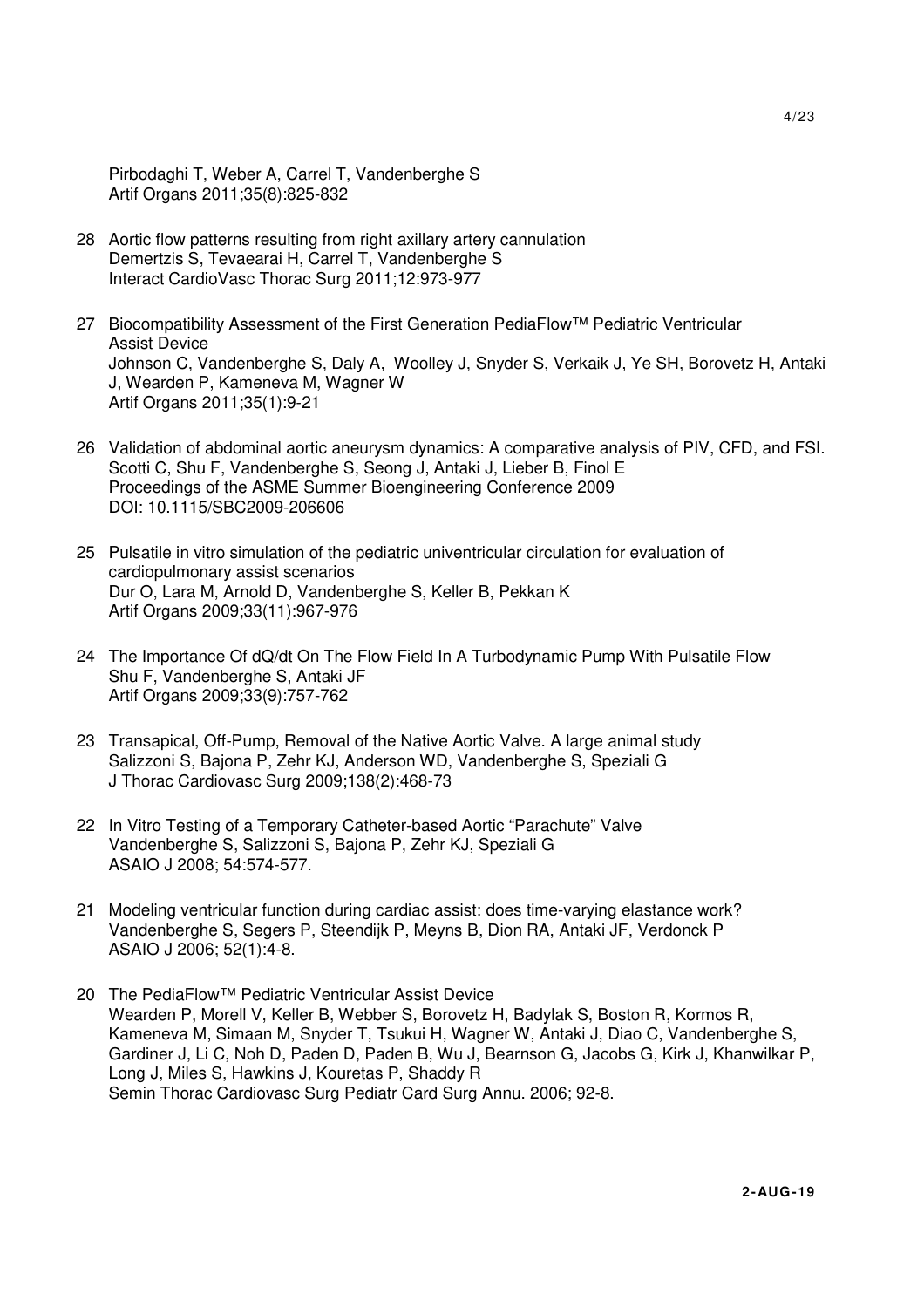- 19 Towards the Development of a Pediatric Ventricular Assist Device Borovetz H, Badylak S, Boston JR, Johnson C, Kormos R, Kameneva M, Simaan M, Snyder T, Tsukui H, Wagner W, Woolley J, Antaki J, Diao C, Vandenberghe S, Keller B, Morell V, Wearden P, Webber S, Gardiner J, Li C, Paden D, Paden B, Snyder S, Wu J, G Bearnson, Hawkins J, Jacobs G, Kirk J, Khanwilkar P, Kouretas P, Long J, Shaddy R Cell Transplantation 2006; 15(S1):S69–S74
- 18 Hemodynamic modes of ventricular assist with a rotary blood pump: Continuous, pulsatile, and failure. Vandenberghe S, Segers P, Antaki J, Meyns B, Verdonck P ASAIO J 2005; 51(6):711-8.
- 17 Accuracy of 4 different algorithms for the analysis of tomographic radionuclide ventriculography using a physical, dynamic 4-chamber cardiac phantom De Bondt P, Claessens T, Rys B, De Winter O, Vandenberghe S, Segers P, Verdonck P, Dierckx RA J Nucl Med 2005; 46:165-171
- 16 The impact of pump speed and inlet cannulation site on left ventricular unloading with a rotary blood pump Vandenberghe S, Nishida T, Segers P, Meyns B, Verdonck P Artif Organs 2004; 28(7):660-667
- 15 In vitro assessment of the Unloading and perfusion capacities of the PUCA II and the IABP Vandenberghe S, Segers P, Josemans H, Van Loon JP, Rakhorst G, Verdonck P Perfusion journal 2004; 19:25-32
- 14 Accuracy of commercially available processing algorithms for planar radionuclide ventriculography using data for a dynamic left ventricular phantom De Bondt P, De Winter O, Vandenberghe S, Vandevijver F, Segers P, Bleukx A, Ham H, Verdonck P, Dierckx RA Nucl Med Commun 2004; 25:1197-1202
- 13 Model dependence of gated blood pool SPECT ventricular function measurements Nichols K, Humayun N, De Bondt P, Vandenberghe S, Akinboboye OO, Bergmann SR J Nucl Cardiol 2004; 11:282-92
- 12 In vitro evaluation of the PUCA II pump Vandenberghe S, Van Loon JP, Segers P, Rakhorst G, Verdonck P Int J Artif Org 2003 ; 26(8) :743-752
- 11 Unloading effect of a rotary blood pump assessed by mathematical modeling Vandenberghe S, Segers P, Meyns B, Verdonck P Artif Organs 2003; 27(12):1094-1101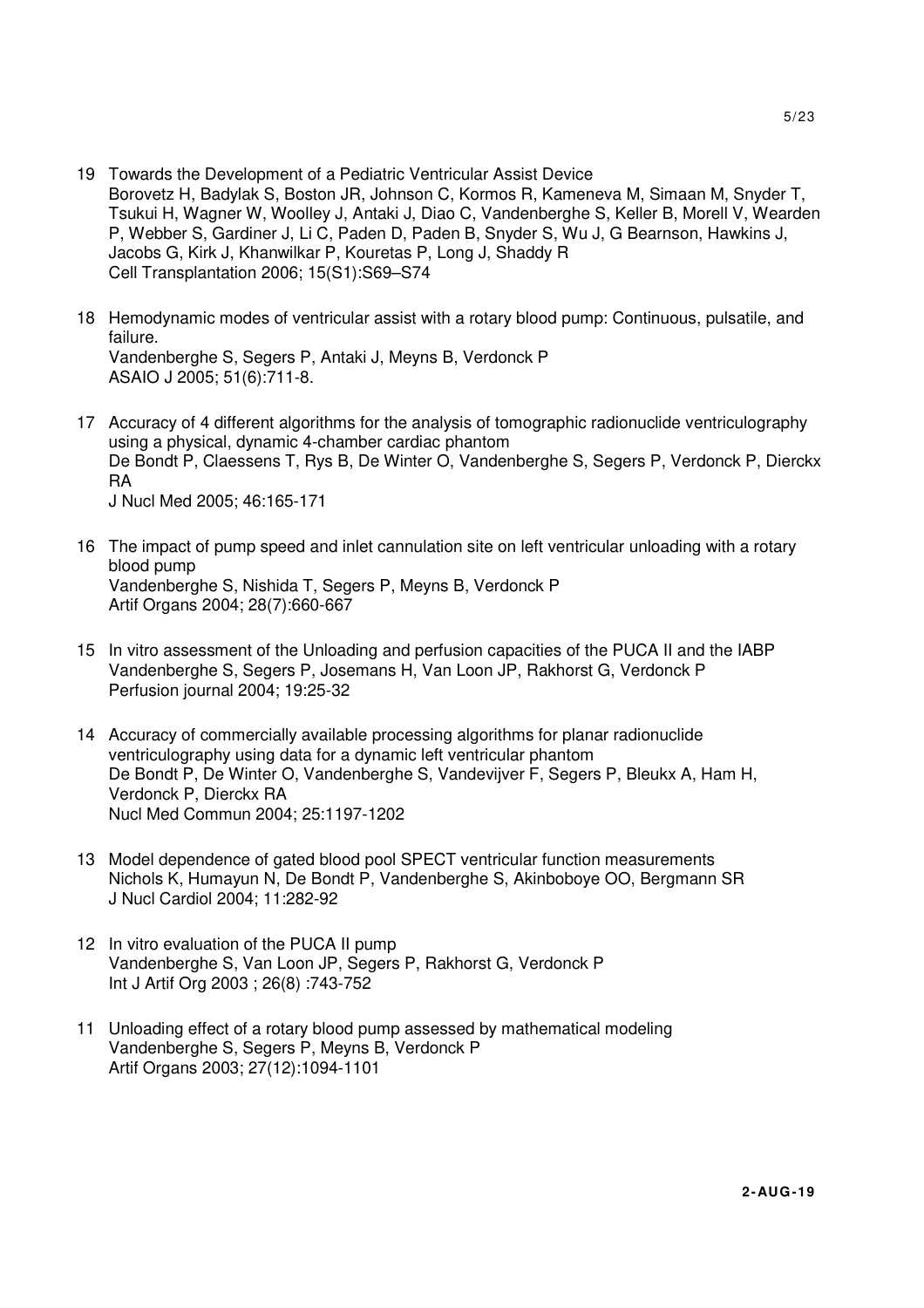- 10 Hydraulic bench testing of the TruCATH/TruCCOM continuous cardiac output monitor Segers P, Vandenberghe S, De Cruyenaere J, Poelaert J, Wouters P, Colardyn F, Verdonck P Cardiovascular Engineering 2003; 3(3):93-102
- 9 Validation of planar and tomographic radionuclide ventriculography by a dynamic ventricular phantom De Bondt P, Vandenberghe S, De Mey S, Segers P, De Winter O, De Sutter J, Van de Wiele C, Verdonck P , Dierckx R Nucl Med Comm 2003; 24(7):771-777
- 8 Validation of Gated Blood-Pool SPECT Cardiac Measurements Tested Using a Biventricular Dynamic Physical Phantom De Bondt P, Nichols K, Vandenberghe S, Segers P, De Winter O, Van de Wiele C, Verdonck P , Shazad A, Shoyeb A, De Sutter J J Nucl Med 2003; 44:967–972
- 7 Mock loop testing of On-X® prosthetic mitral valve with Doppler echocardiography Verdonck P, Dumont K, Vandenberghe S, Segers P, Van Nooten G Artif Organs 2002; 26(10):872-878
- 6 Design of a new pulsatile bioreactor for tissue engineered heart valves formation Dumont K, Yperman J, Verbeken E, Segers P, Meuris B, Vandenberghe S, Flameng W, Verdonck P. Artif Organs 2002; 26(8) :710-714
- 5 Omnicarbon® 21 mm Aortic Valve Prosthesis In Vitro Hydrodynamic and Echo-Doppler Study Dumont K, Segers P, Vandenberghe S, Van Nooten G, Verdonck P Int J Artif Organs 2002; 25(8) :783-790
- 4 Effect of rotary blood pump failure on LV energetics assessed by mathematical modeling Vandenberghe S, Segers P, Meyns B, Verdonck P Artif Organs 2002; 26(12):1032-1039
- 3 Characterisation of cardiac assist devices. Vandenberghe S, Segers P, De Wachter D, Verdonck P. Technology and Health Care; 9(1,2):70-72
- 2 Development of a pulsatile bioreactor for the in vitro formation of tissue engineered heart valves Dumont K, Segers P, Vandenberghe S, Meuris B, Yperman J, Flameng W, Verdonck P Technology and Health Care; 9(1,2):66-68
- 1 Hydrodynamic characterisation of ventricular assist devices Vandenberghe S, Segers P, Meyns B, Verdonck P Int J Artif Organs 2001; 24(7):470-477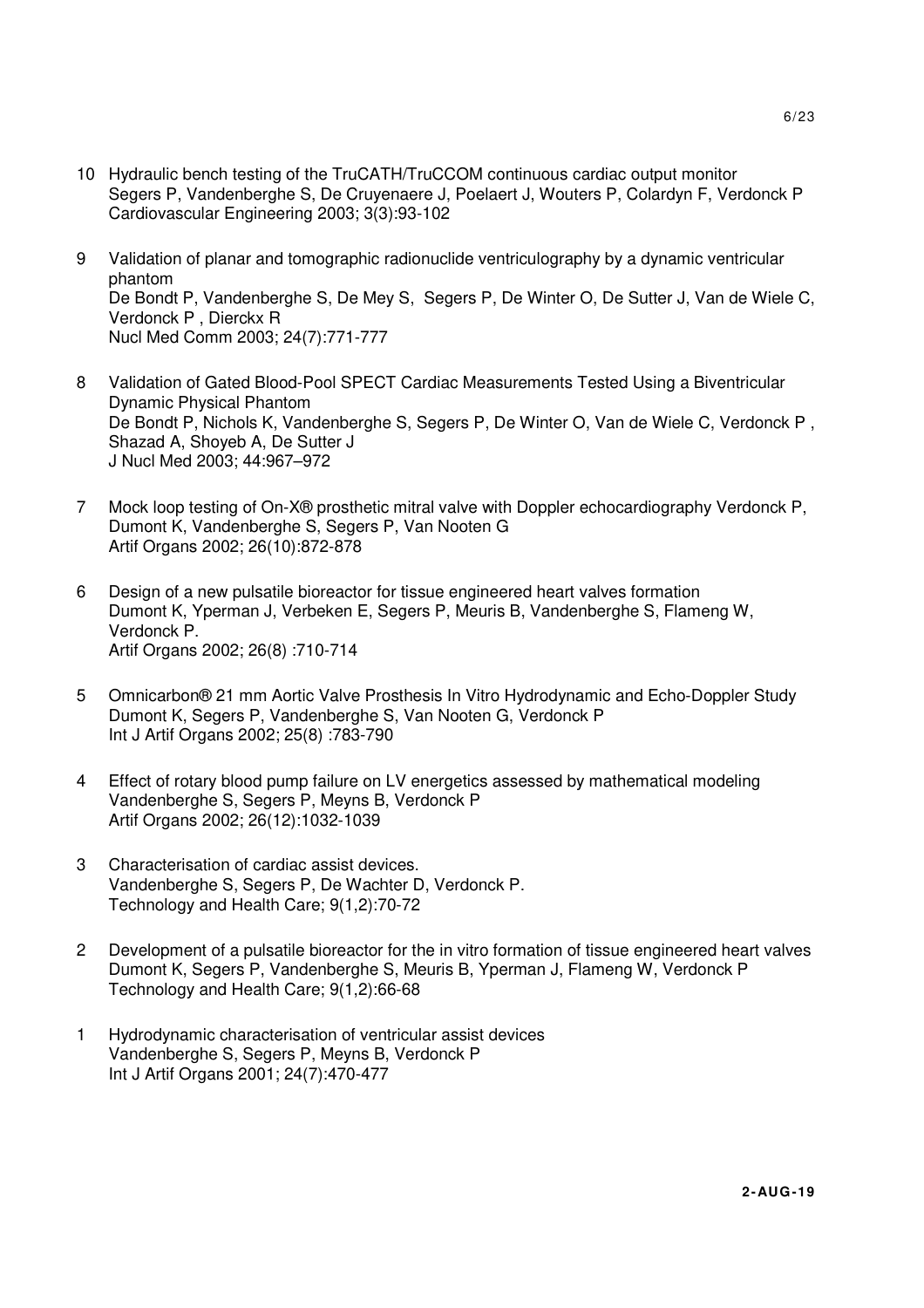# **Book Chapters:**

Mathematical Modeling of Ventricular Assist Devices Vandenberghe S, Segers P, Verdonck P In: Cardiac Perfusion and Pumping Engineering. Ghista, Ng, eds. Chapter 15: 419-476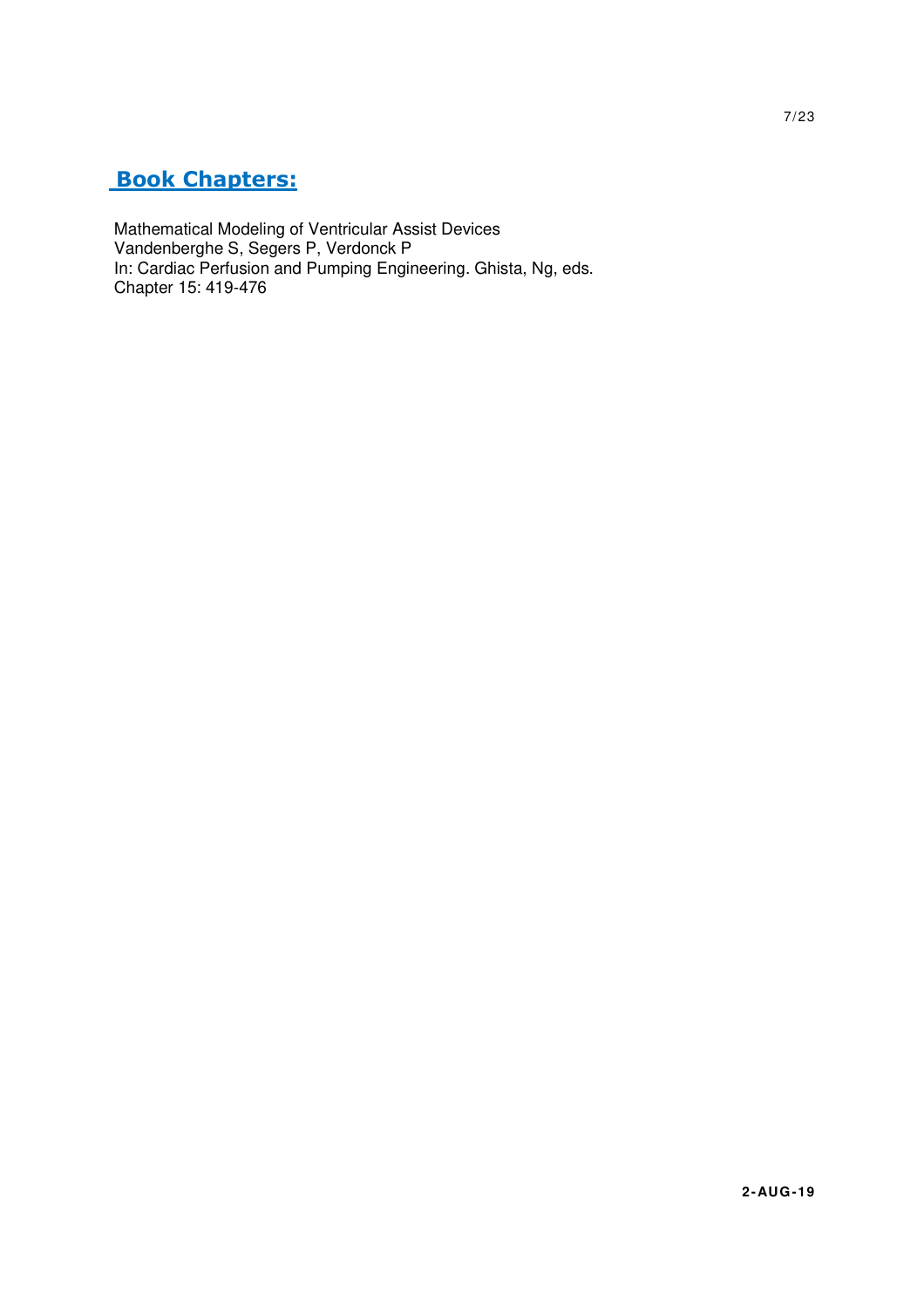# **Abstracts:**

# **2019**

Preliminary design, theoretical analysis and experimental evaluation of a right ventricular assist device De Gaetano F, Boccon D, Covelli S, Vandenberghe S, Costantino ML, Demertzis S

25th Congress of the European Society of Biomechanics, Vienna, July 7-10, 2019

Carbon Dioxide Field Flooding: Seeing (and Measuring) Is Understanding Demertzis S, Vandenberghe S ISMICS annual scientific meeting New York, May 29 – June 1, 2019

Initial phase of an RVAD design project Vandenberghe S, de Gaetano F, Boccon D, Covelli S, Constantino ML, Demertzis S GRC Assisted Circulation Conference 2019 Casteldefels, June 14-19, 2019

Progettazione preliminare, analisi teorica e validazione sperimentale di un dispositivo per assistenza ventricolare destra. Boccon D, Covelli S, De Gaetano F, Vandenberghe S, Costantino ML, Demertzis S 9a Giornata della ricerca scientifica in biomedicina nella Svizzera Italiana

Lugano, March 15, 2019

# **2017**

Assessment of intraprocedural embolization in TAVI: an in vitro approach. Conti M, Vandenberghe S, Marconi S, Ferrari E, Demertzis S, Auricchio F 31st Annual Meeting of European Association of Cardio-Thoracic Surgery (EACTS) Vienna, October 7-11, 2017

Hemodynamic shield for endovascular aortic embolization: in vitro and in silico analysis. Conti M, Vandenberghe S, Romarowski R, Morganti S, Faggiano E, Demertzis S, Auricchio F IACM Finite Elements in Flow (FEF) Problems Conference. Rome, April 5-7, 2017

Design of embolic protection during Transcatheter Aortic Valve Implant (TAVI): integration of invitro and in-silico analysis.

Conti M, Vandenberghe S, Romarowski R, Marconi S, Morganti S, Ferrari E, Demertzis S, Auricchio F 3rd International Conference on Biomedical Technology

Hannover, November 6-8, 2017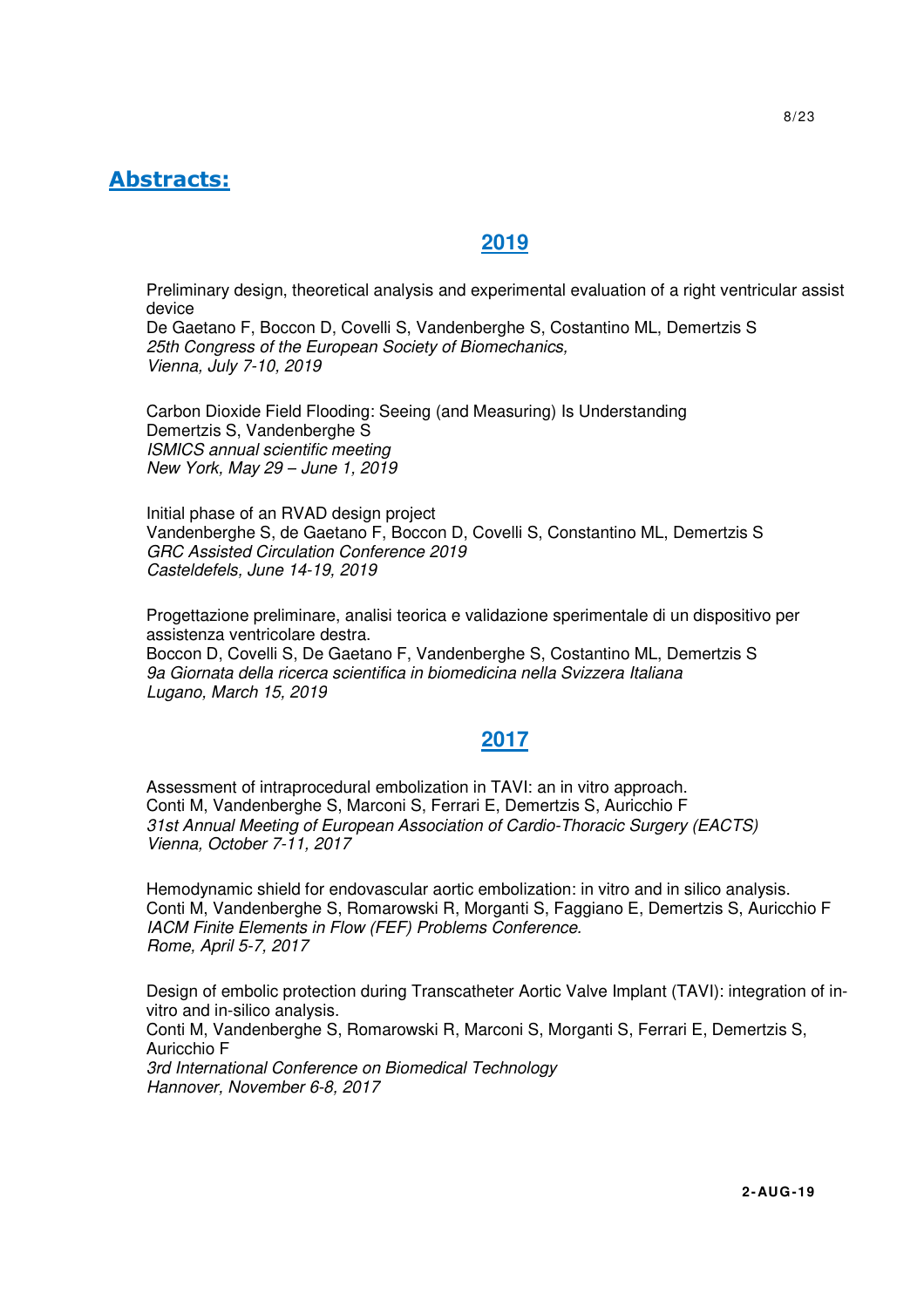Visualization of Carbon Dioxide Field Flooding in a Cardiac Surgery Setting Iseli D, Vandenberghe S, Demertzis S 52nd Congress of the European Society for Surgical Research Amsterdam, June 14–17, 2017

## **2015**

 Pressure and Velocity patterns in the abdominal aorta: PVAD and P-RBP Vandenberghe S, Amacher R, Jahren SE, Most H, Weber A, deMarchi S GRC Assisted Circulation Conference 2015 Lucca, June 14-19, 2015

 Blood lactate levels after Total Artificial Heart implantation in a bovine model Coulthard B, Timms D, Vandenberghe S, Nestler F, Cohn W, Frazier OH 2nd UBC Okaganan Interdisciplinary Health Conference Kelowna, March 12, 2015

 Only neochordoplasty achieves physiological trans-valvular pressure gradients after repair of acute posterior leaflet prolapse in porcine mitral valves. Hurni S, Jahren S, Vandenberghe S, Carrel T, Obrist D, Weber A AATS Mitral Conclave 2015 New York, April 23-24, 2015

 Neochordae suturing at the papillary muscle: with or without pledgets? Hurni S, Wuethrich O, Vandenberghe S, Guggisberg S, Carrel T, Weber A AATS Mitral Conclave 2015 New York, April 23-24, 2015

### **2014**

 A batteryless cardiac pacemaker powered by cardiac motion Zurbuchen A, Haeberlin A, Schaerer J, Wagner J, Pfenniger A, Vandenberghe S, Huber C, Fuhrer J, Vogel R European Society of Cardiology annual congress Barcelona, August 30 – September 3, 2014

 A Batteryless Cardiac Pacemaker Powered By Cardiac Motion Zurbuchen A, Haeberlin A, Scharer J, Wagner J, Pfenniger A, Vandenberghe S, Huber C, Fuhrer J, Vogel R SGK Conference 2014-01-27 Interlaken, June 11-13, 2014

 Synchronization of a Thoratec PVADTM affects abdominal aortic pressure waves Vandenberghe S, Jahren SE, Stoller M, Weber A, Amacher R, Most H, Traupe T, Axiak-Flammer S, deMarchi S SGK Conference 2014-01-27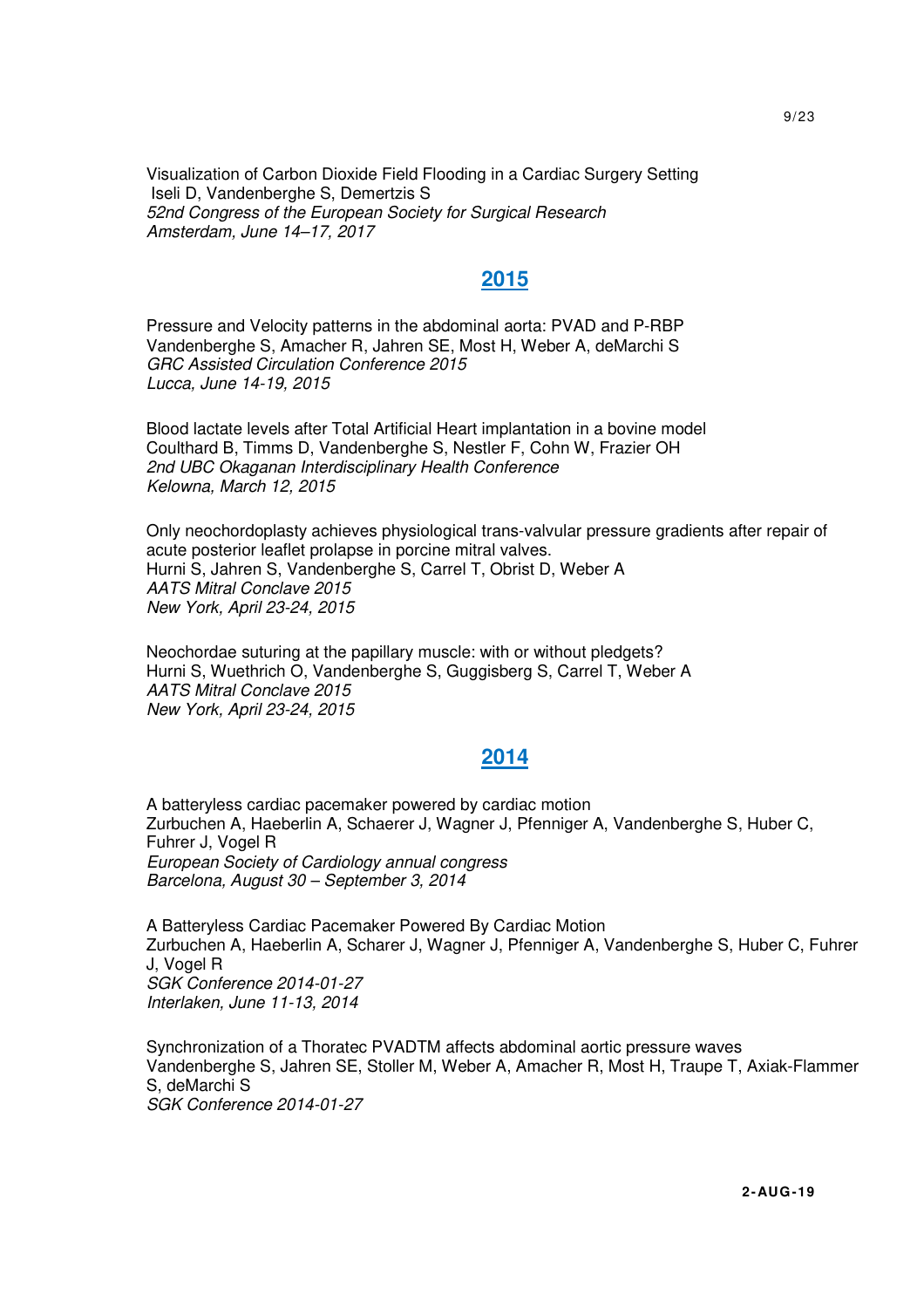Interlaken, June 11-13, 2014

## **2013**

 Tensile Strength of PTFE Figure of Eight sutures at the papillary muscle for chordal replacement in mitral valve repair. Wuethrich O, Guggisberg S, Maechler A, Vandenberghe S, Weber A, Carrel T AATS Mitral Conclave 2013 New York, May 2-3, 2013

## **2012**

 Effect of Rotary Blood Pump pulse characteristics on cardiac workload Pirbodaghi T, Weber A, Carrel T, Axiak S, Vandenberghe S ASAIO Conference 2012 San Francisco, June 14-16, 2012 ASAIO J 2012;58(7):26

 Left Ventricular Stroke Work Control Using a Pulsatile Ventricular Assist Device Amacher R, Axiak S, Weber A, Brinks H, Vandenberghe S ASAIO Conference 2012 San Francisco, June 14-16, 2012 ASAIO J 2012;58(7):23

 Near-real time pulmonary shunt measurement with Multiple Inert Gas Elimination Technique (MIGET) by Micropore Membrane Inlet Mass Spectrometry (MMIMS) in a porcine lavage lung model Varadarajan B., Gerber D., Eberle B., Vandenberghe S., Vogt A.

Euroanesthesia 2012

 Wave travel in the thoraco-abdominal aorta with ECG synchronized Thoratec PVAD Vandenberghe S, Amacher R, Brinks H, Stoller M, Axiak S, Weber A, deMarchi S ASAIO Conference 2012 San Francisco, June 14-16, 2012 ASAIO J 2012;58(7):40

### **2011**

 Development and characterization of a linear hydraulic resistor for baroreflex simulation Toy F, Weidner S, Vandenberghe S DKF Research Day Bern, November 2, 2011

 Pulsatile Control of Rotary Blood Pumps: Does the Modulation Waveform Matter? Pirbodaghi T, Weber A, Brinks H, Axiak S, Vandenberghe S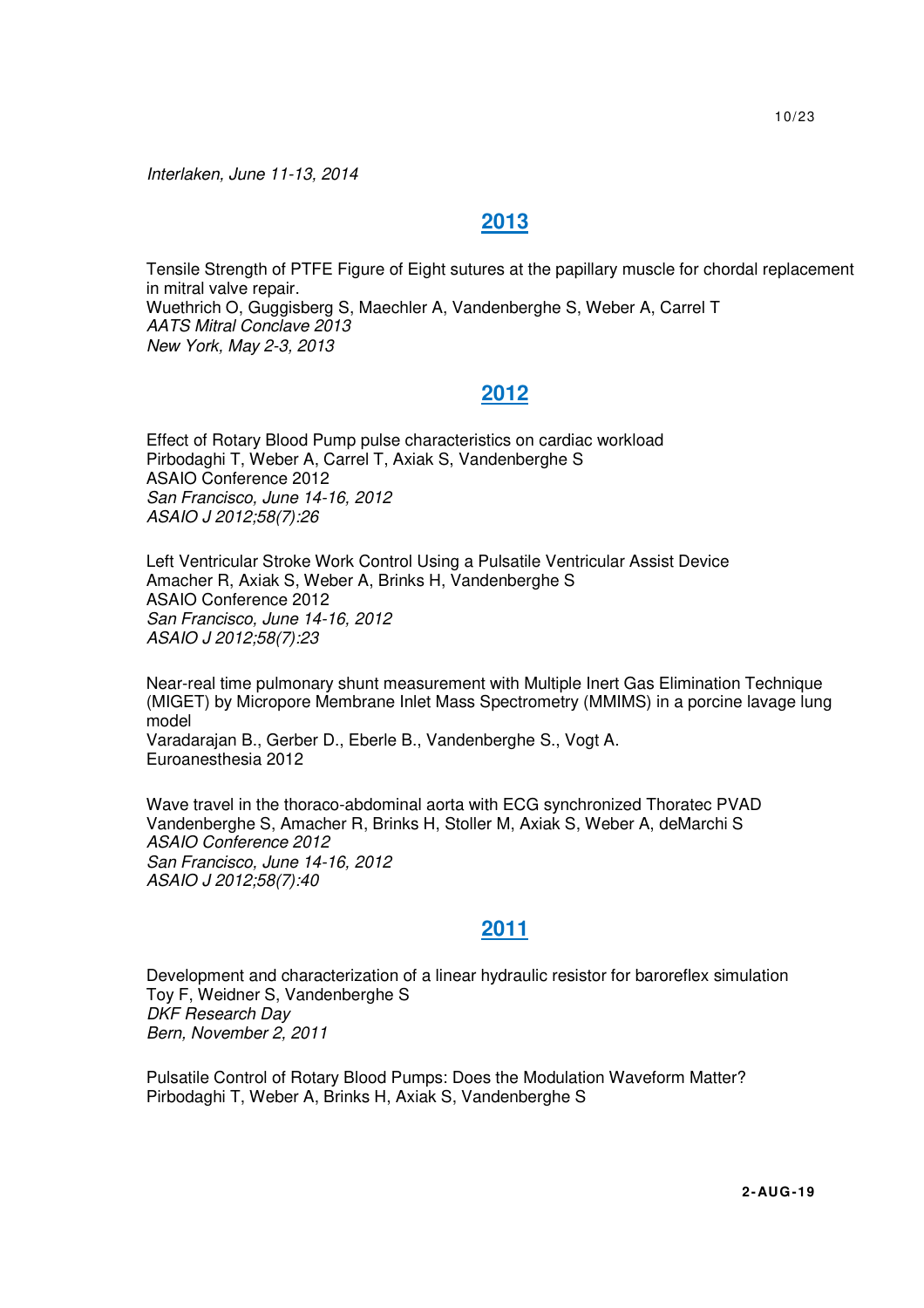DKF Research Day Bern, November 2, 2011

 Automated Pneumatic Driver for Ventricular Assist Device (VADs) Asgari S, Weidner S, Vandenberghe S DKF Research Day Bern, November 2, 2011

 In vitro flow simulation of perfusion through the right axillary artery for partial cardiac assistance: technical limitations and lessons learnt. Demertzis S, Weber A, Basciani R, Casso G, Tevaearai H, Carrel T, Vandenberghe S DKF Research Day Bern, November 2, 2011

 Testing Dexrazoxane as an Attenuator of Ischemia/Reperfusion Injury in a Closed-Chest Porcine Model P Kamat, S Vandenberghe, C Stephan, O Beslac, D Mettler, B Meier, O Hess, R Rieben, A Khattab DKF Research Day Bern, November 2, 2011

 Effect of Pressure-Controlled Intermittent Coronary Sinus Occlusion (PICSO) on Myocardial Ischemia and Reperfusion in a Closed-Chest Porcine Model A Khattab, S Stieger, P Kamat, S Vandenberghe, C Seiler, B Meier, O Hess, R Rieben DKF Research Day Bern, November 2, 2011

 Left ventricular stroke work control using an ECG-synchronized pulsatile VAD R Amacher, A Weber, S Axiak, S Vandenberghe GRC Assisted Circulation Waterville Valley, June 12-17, 2011

 Hemodynamic and neurologic properties of volume controlled perfusion HJ Jenni, D Gerber, S Trachsel, E Roost, T Carrel, S Vandenberghe GRC Assisted Circulation Waterville Valley, June 12-17, 2011

 Pulsatile Control of Rotary Blood Pumps: Does the Modulation Waveform Matter? T Pirbodaghi, A Weber, S Axiak, S Vandenberghe GRC Assisted Circulation Waterville Valley, June 12-17, 2011

 Pulsatile Control of Rotary Blood Pumps: Does the Modulation Waveform Matter? T. Pirbodaghi, A. Weber, H. Brinks,S. Axiak, S. Vandenberghe ASAIO Washington, June 10-12 , 2011 ASAIO J 2011;57(2):91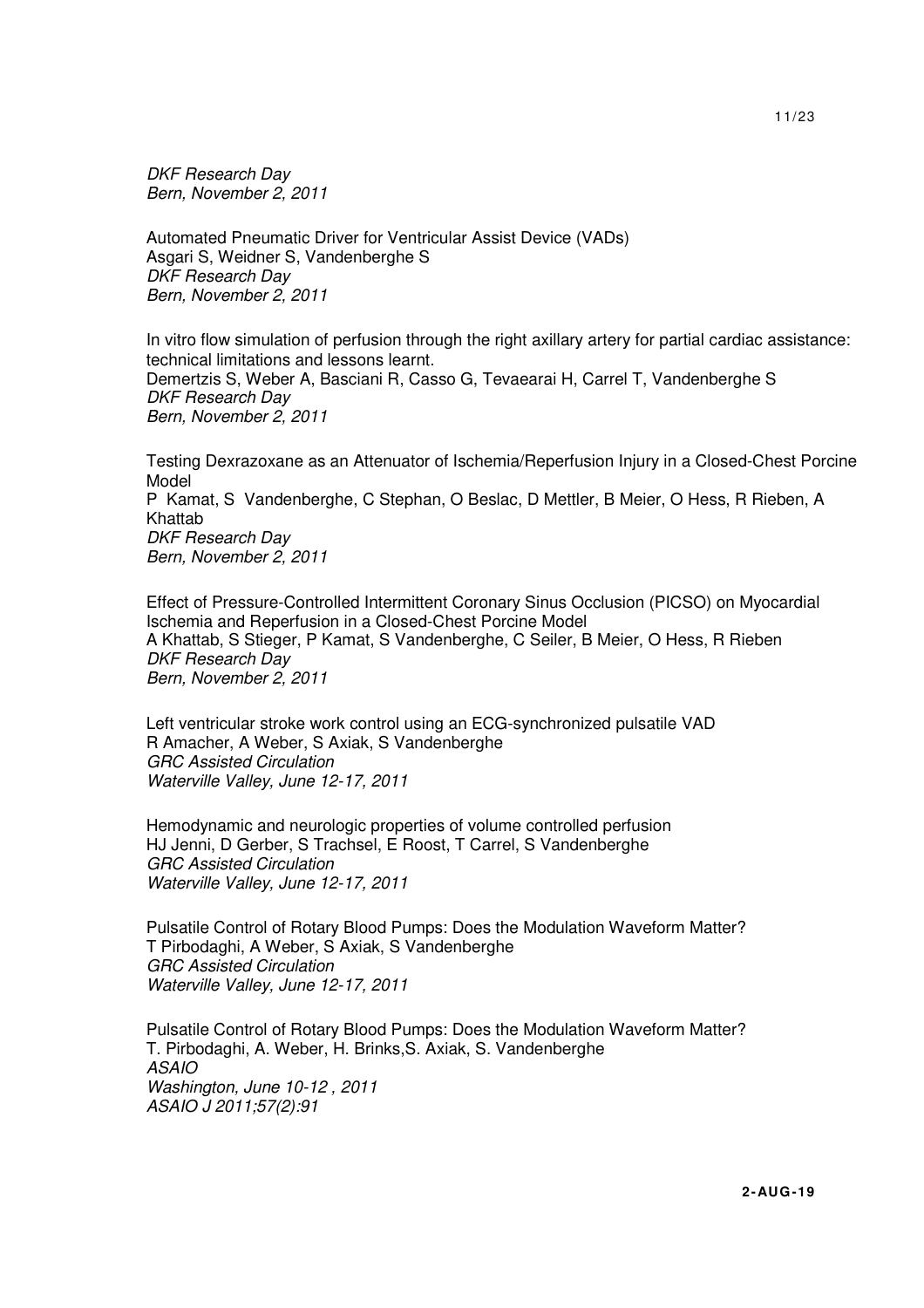Volume Controlled Perfusion – Physiology and Simulation of a MECC assist Lauber S, Vandenberghe S, Czerny M, Jenni HJ, Trachsel S, J Cardiothorac Vasc Anesth 2011;25(3):S41-42 **EACTA** Vienna, June 1-4, 2011

 The ideal anchoring point for neochordae A Weber, S Hurni, S Vandenberghe, A Wahl, R Vogel, M Keller, T Carrel AATS Mitral Conclave New York, May 5-6, 2011

 Comparison of lithium dilution cardiac output with ultrasonic pulmonary artery flow in sheep undergoing cardiac surgery SM Axiak Flammer, S Vandenberghe, H Brinks, T Pirbodaghi, A Weber, C Spadavecchia Association Veterinary Anesthesia Bari, Italy, April 13-15, 2011 Veterinary Anesthesia and Analgesia 2011;38:26

 In vitro simulation of volume controlled perfusion – Physiology and Simulation of a MECC assist Sandro Lauber, Hansjörg Jenni, Martin Czerny, Stijn Vandenberghe, Sebastien Trachsel Swiss Experimental Surgery Symposium Fribourg, January 21-22, 2011

 In vitro and in vivo characterization of the Levitronix CentriMagTM Rotary Blood Pump Tohid Pirbodaghi, Alberto Weber, Shannon Axiak, Thierry Carrel, Stijn Vandenberghe Swiss Experimental Surgery Symposium Fribourg, January 21-22, 2011

#### **2010**

 Blood vessel reproduction for flow simulators Alycia Klein, SaschaWeidner, Stijn Vandenberghe DKF Research Conference Bern, November 3rd, 2010

 Flow Distribution In The Aorta With Cardiac Assist Via The Right Subclavian Artery S Demertzis, H Tevaearai, T Carrel, S Vandenberghe DKF Research Conference Bern, November 3rd, 2010

 In vitro and in vivo evaluation of a mathematical model for rotary blood pumps Tohid Pirbodaghi, Thomas Gempp, Alberto Weber, Shannon Axiak, Stijn Vandenberghe DKF Research Conference Bern, November 3rd, 2010

Aortic flow patterns resulting from right axillary cannulation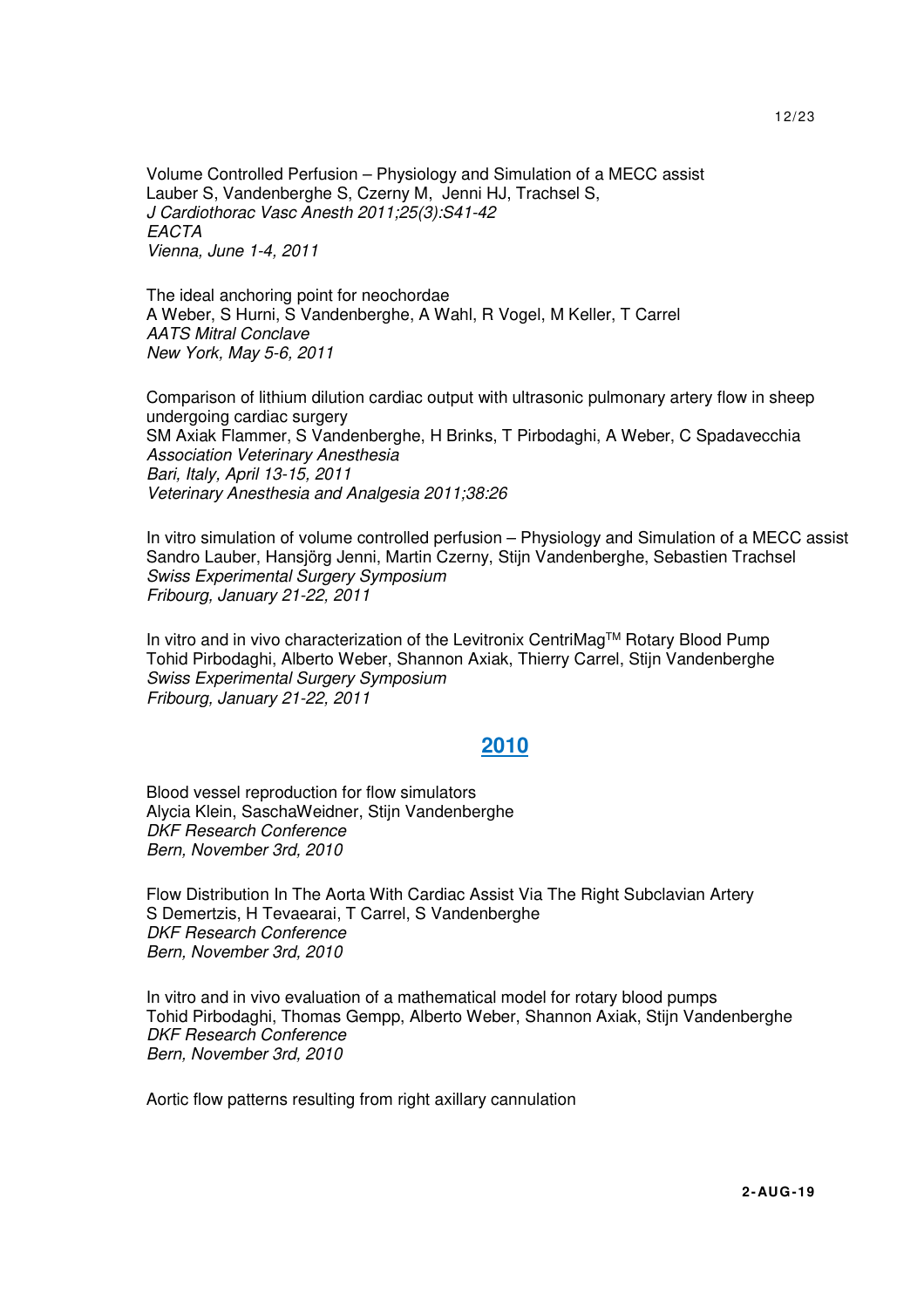Stefanos Demertzis, Hendrik Tevaearai, Thierry Carrel, Stijn Vandenberghe Interact CardioVasc Thorac Surg 2010;11:S79-S80 24<sup>th</sup> Conference of the European Association for Cardio-thoracic surgery Geneva, September 2010

 In vitro and in vivo characterization of the Levitronix CentriMagTM Rotary Blood Pump T Pirbodaghi, A Weber, S Vandenberghe 18th Conference of the International Society for Rotary Blood Pumps *Abstract book p. 48*  Berlin, Oktober 2010

Pulsing the Levitronix CentriMag™ for accurate control of heart-device interaction A Weber, A Kadner, T Pirbodaghi, S Trachsel, T Carrel, S Demertzis, S Vandenberghe Annual Congress of the Schweizerische Gesellschaft für Kardiologie Abstract book p.135 St. Gallen, June 9-11, 2010

 In-vitro hemodynamic evaluation of ventricular suction conditions of the EVAheart assist pump Antonio Ferreira, Yih-Choung Yu, Stijn Vandenberghe, Dorian Arnold, Jonathan Grashow, Tomoya Kitano, James F. Antaki 56<sup>th</sup> Conference of the American Society for Internal Artificial Organs Baltimore, May 27-29, 2010 *ASAIO J 2010; 56(2): 132* 

 Pulsing a Left Ventricular Assist Device can control ventricular load S. Vandenberghe, T. Pirbodaghi, A. Kadner, H. Brinks, S. Axiak, S. Trachsel, T. Carrel, S. Demertzis, A. Weber DKF Research Conference Bern, November 3rd, 2010

 Aortic washout and shear caused by right axillary cannulation (-withdrawn-) S. Vandenberghe, H. Tevaearai, T. Carrel, S. Demertzis Int J Artif Organs 2010; 33 (7): 471 37th ESAO conference Skopje, September 8-11, 2010

 Pulsing Rotary Blood Pump as a means to control myocardial load in sheep S. Vandenberghe, T. Pirbodaghi, S. Axiak, H. Brinks, A. Kadner, T. Carrel, A. Weber 18th Conference of the International Society for Rotary Blood Pumps Abstract book p. 30 Berlin, October 14-16, 2010

 Myocardial load control with a synchronized pulsing rotary blood pump in goats S. Vandenberghe, T. Pirbodaghi, A. Kadner, A. Weber, S. Trachsel, S. Demertzis British Journal of Surgery 2010; 97(S4): S7–S8 Congress of the European Society for Surgical Research Geneva, June 9-11, 2010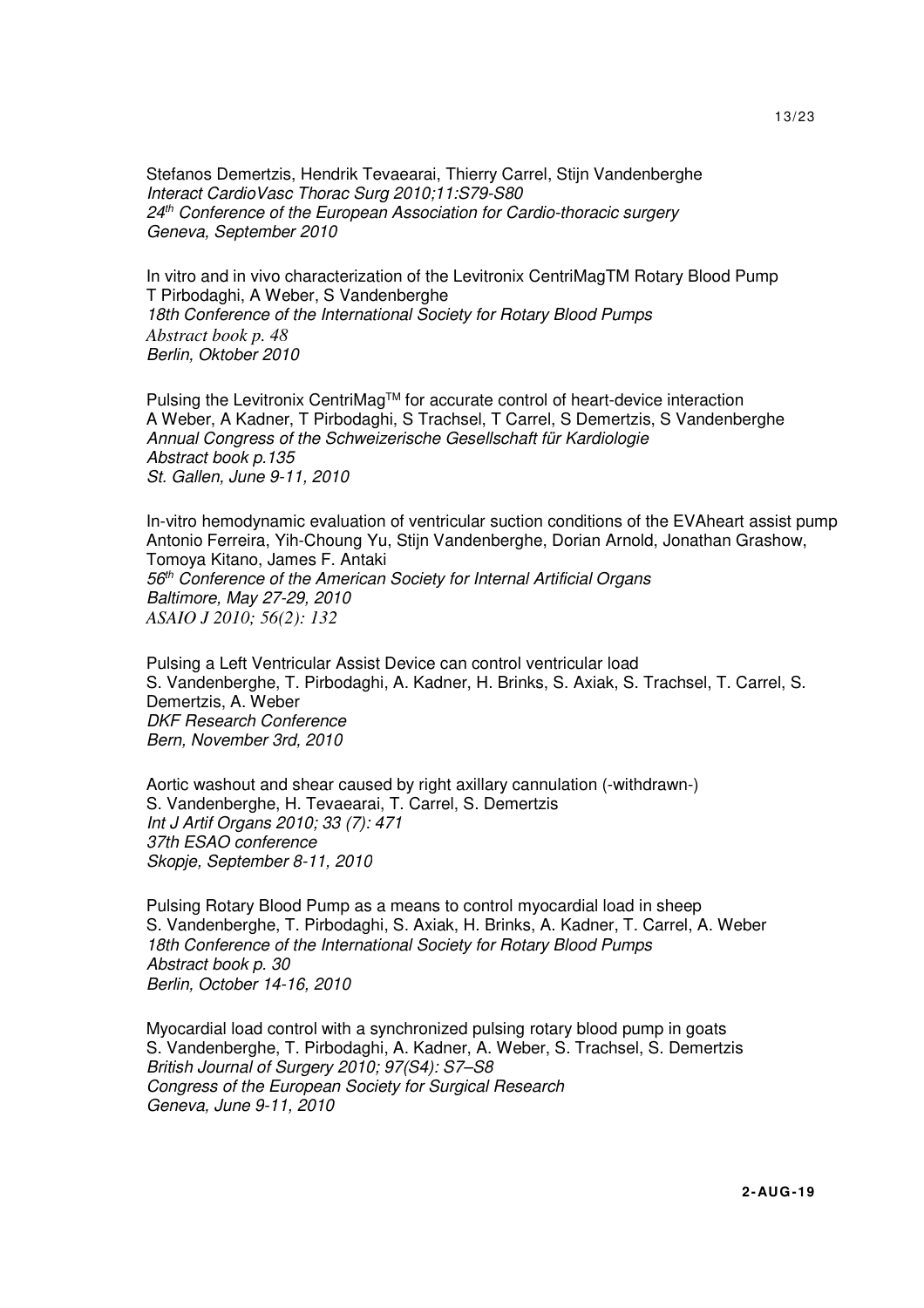## **2009**

 Flow Visualization of PediaflowTM Pediatric VAD Under Synchronous Pulsatile Conditions F Shu, S Vandenberghe, J Antaki BMES Annual Fall Meeting Pittsburgh, October 8-10, 2009

 Validation of Abdominal Aortic Aneurysm Dynamics: A Comparative Analysis of PIV, CFD, and FSI C. Scotti, F. Shu, S. Vandenberghe, J. Seong, J. Antaki, B. Lieber, E. Finol ASME Summer bioengineering conference

Lake Tahoe, June 17-21, 2009

 VAD strategies for Fontan circulation: in vitro evaluation. O Dur, M Lara, S Vandenberghe, B Keller, D Arnold, K Pekkan Int J Artif Org 2009;32(7):425 36th ESAO conference Compiegne, September 2-5, 2009

In vivo Evaluation of the PediaFlow™ Pediatric Ventricular Assist Device. P Wearden, T Maul, E Kocyildirim, A Daly, C Johnson, M Kameneva, W Wagner, H Borovetz and the PediaFlow Consortium 5th International Conference on Pediatric Mechanical Circulatory Support Systems and Pediatric Cardiopulmonary Perfusion. Dallas, May 28-30, 2009

 In Vivo Evaluation of the PediaFlowTM Pediatric Ventricular Assist Device T Maul, P Wearden, E Kocyildirim, A Daly, C Johnson, J Woolley, S Olia, S Snyder, J Verkaik, D Paden, F Shu, J Antaki, M Kameneva, W Wagner, H Borovetz and the PediaFlow Consortium BMES Annual Fall Meeting Pittsburgh, October 8-10, 2009

 In Vivo Evaluation of the PediaFlowTM Pediatric Ventricular Assist Device P Wearden, P Khanwilkar, E Kocyildirim, T Maul, C Johnson, A Daly, S Olia, M Kameneva, W Wagner, H Borovetz and the PediaFlow Consortium Artif Organs 2009;33(5):A57 International Society of Rotary Blood Pumps Singapore, October 1-3, 2009

 Miniaturization of the PediaFlow(tm) Pediatric Ventricular Assist Device T Maul and the PediaFlow Consortium Artif Organs 2009;33(5):A1 International Society of Rotary Blood Pumps Singapore, October 1-3, 2009

Pre-Clinical Assessment of the PediaFlowTM Pediatric VAD: In Vivo Results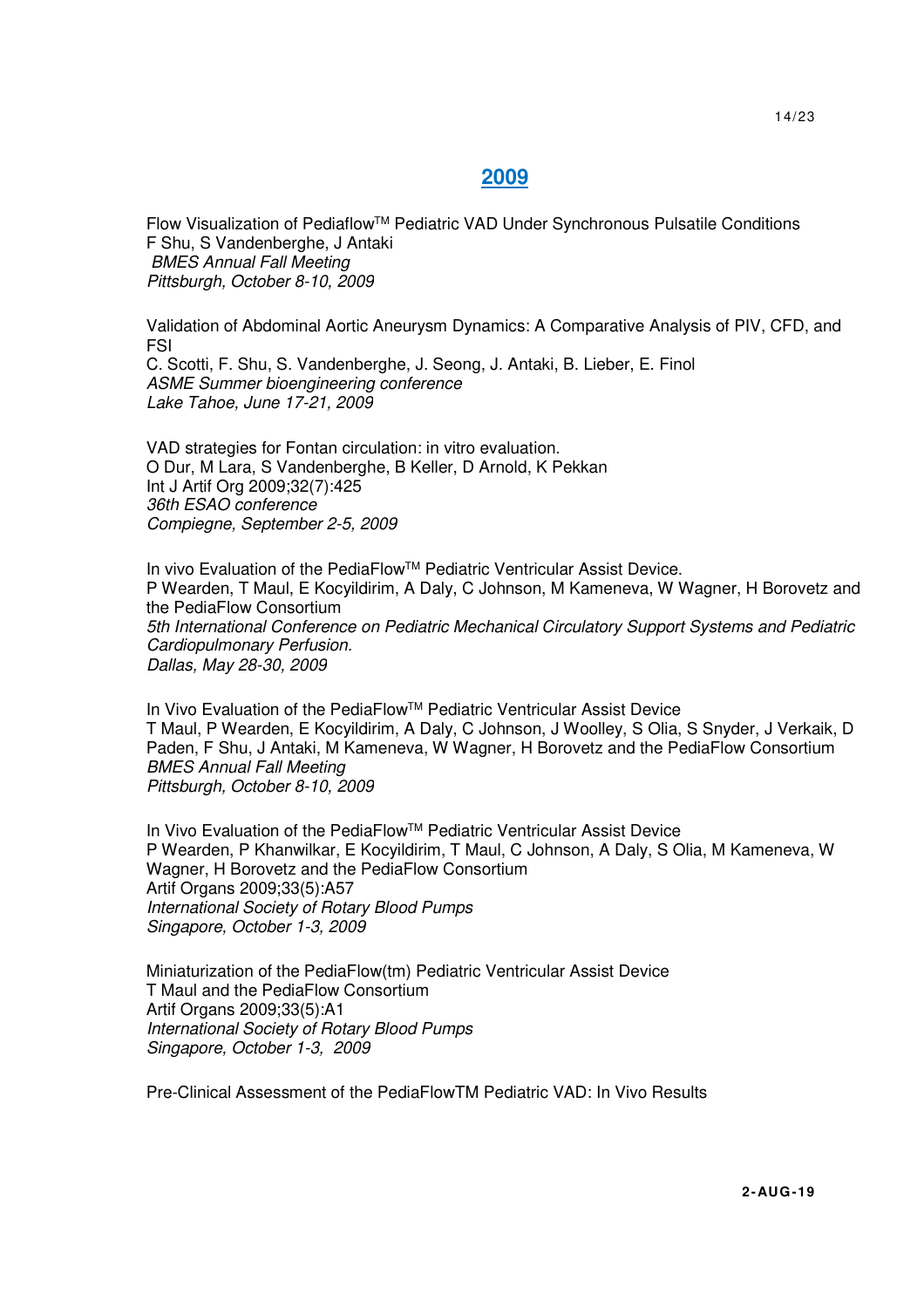P Wearden, T Maul, E Kocylidirim, A Daly, C Johnson, S Olia, J Woolley, B Paden, D Paden, M Ricci, S Snyder, J Verkaik, J Antaki, F Shu, G Bearnson, J Kirk, P Khanwilkar, M Kameneva, W Wagner, H Borovetz and the PediaFlow Consortium Gordon Research Conference Waterville Valley, September, 2009

Development of the PediaFlow™, a Fully Implantable Magnetically Levitated Pediatric Ventricular Assist Device (VAD).

T Maul, P Wearden, E Kocyildirim, A Daly, C Johnson, J Woolley, B Paden, D Paden, S Snyder, J Verkaik, J Antaki, F Shu, G Bearnson, J Kirk, P Khanwilkar, M Kameneva, W Wagner, H Borovetz and the PediaFlow Consortium 33rd Annual Meeting of the Midwest Pediatric Cardiology Society. Pittsburgh, 2009.

 Volume Controlled Perfusion: assessment and simulation of physiology under MECC assist S Vandenberghe, HJ Jenni, S Trachsel, A Kadner, T Carrel Gordon Research Conference Waterville Valley, September, 2009

 Mechanical Cardiac Assist research in Switzerland – current status and future plans S Vandenberghe 36th ESAO conference Compiegne, September 2-5, 2009

### **2008**

 Comprehensive classification of flow patterns in a centrifugal blood pump under pulsatile conditions F Shu, S Vandenberghe, P Miller, J Antaki 16th ISRBP Conference Houston, October 2-4, 2008 Artif Organs 2009;33(6):A89

 In-vivo evaluation of conformal pediatric ventricular cannula A Drummond, J Verkaik, S Vandenberghe, P Wearden, JF Antaki ASAIO J 2008;54(2):9A 54th ASAIO Conference San Francisco, June 19-21, 2008

 Pulsatile flow visualization of PediaFlowTM pediatric VAD F Shu, S Vandenberghe, J Wu, H Borovetz, J Antaki ASAIO J 2008;54(2):55A 54th ASAIO Conference San Francisco, June 19-21, 2008

Flow visualization study of Worldheart LevacorTM VAD under synchronous pulsatile conditions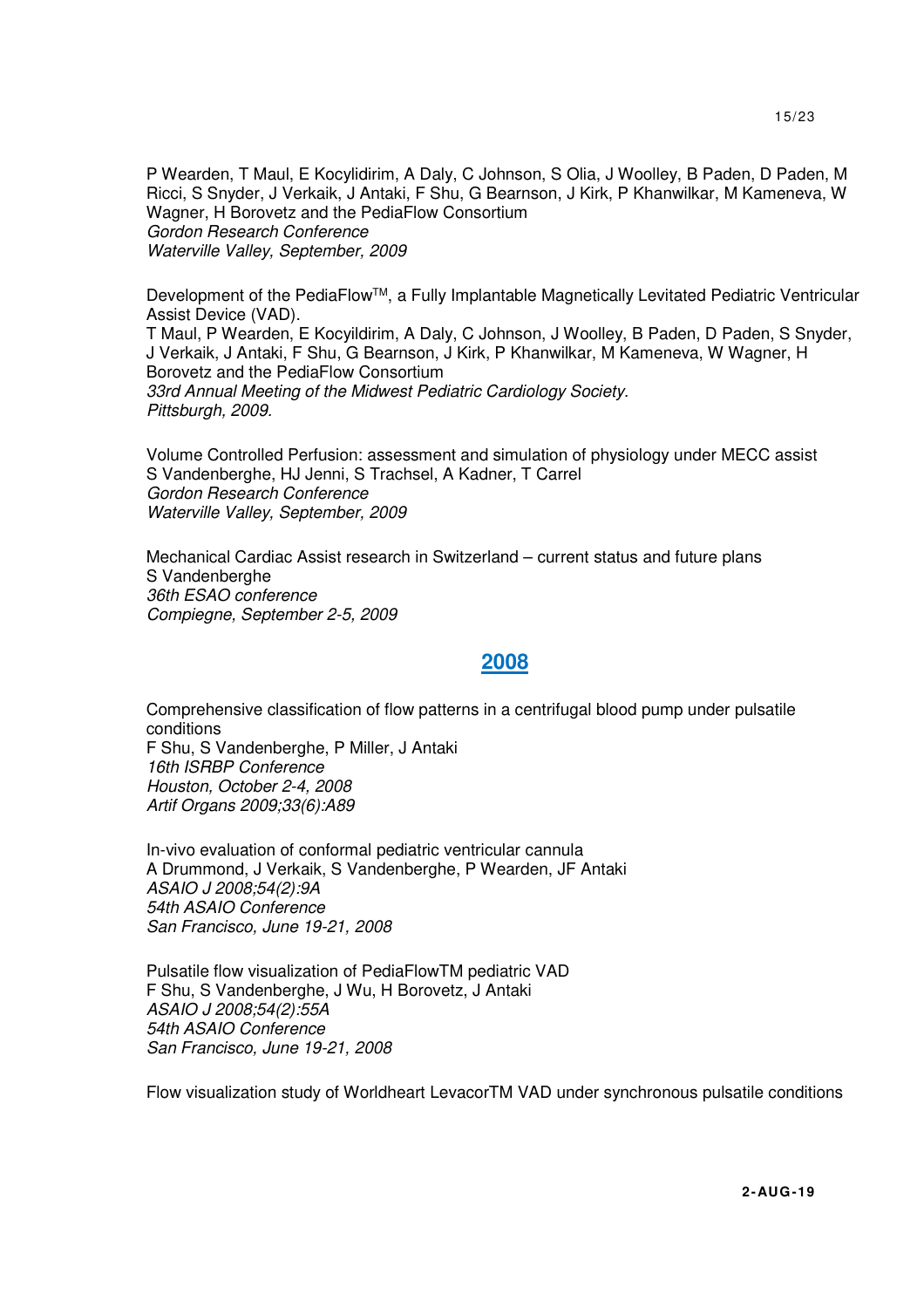F Shu, S Vandenberghe, H Borovetz, J Antaki ASAIO J 2008;54(2):44A 54th ASAIO Conference San Francisco, June 19-21, 2008

 In Vitro and In Vivo Testing of the PediaFlow™ Pediatric VAD Peter Wearden and the PediaFlow Consortium ASAIO J 2008;54(2):41A 54th ASAIO Conference San Francisco, June 19-21, 2008

 Towards the Development of the 2nd Generation (GEN2) PediaFlow™ Pediatric VAD Josiah Verkaik and the PediaFlow Consortium ASAIO J 2008;54(2):33A 54th ASAIO Conference San Francisco, June 19-21, 2008

 PediaFlow™ VAD Peter Wearden and the PediaFlow Consortium 4th International Conference on Pediatric Mechanical Circulatory Systems & Pediatric Cardiopulmonary Perfusion Portland, May 2008

#### **2007**

 Development and Performance of a Feedback Controller for a Rotary Blood Pump Based on Pump Flow Signal M Simaan1, J Antaki, S Vandenberghe 15th ISRBP Congress Sydney, November 2-4, 2007

 The PediaFlow™ VAD, a maglev rotary blood pump for neonates and infants: from concept to early animal trials with a first prototype PS Khanwilkar, JF Antaki, S Vandenberghe, BE Paden, P Wearden, DB Paden, GB Bearnson, D Arnold, T Bachman, A Drummond, C Johnson, M Kameneva, J Kirk, M Oberdier, M Ricci, F Shu, S Snyder, J Verkaik, W Wagner, J Woolley, P Miller, P Kouretas, HS Borovetz Artif Organs 2007;31(10):A68 JSAO and IFAO joint Congress 2007 Osaka, October 28-31st, 2007

 Development And Initial Evaluation Of The Pediaflow™ Ventricular Assist Device Woolley J, J. Wu, J.F. Antaki, H.S. Borovetz, J. R. Boston, C. Diao, J.A. Hawkins, J. Gardiner, G. Jacobs, M.V. Kameneva, B.B. Keller, P. Khanwilkar, J. Kirk, R. L. Kormos, J. W. Long, C.M. Li, S. Miles, V. Morell, E. Prem, B.E. Paden, D. Paden, R. E. Shaddy, M. A. Simaan, T. A. Snyder, H. Tsukui, S. Vandenberghe, W. R. Wagner, and S. A. Webber Gordon Research Conference Bis Sky, August 19-24, 2007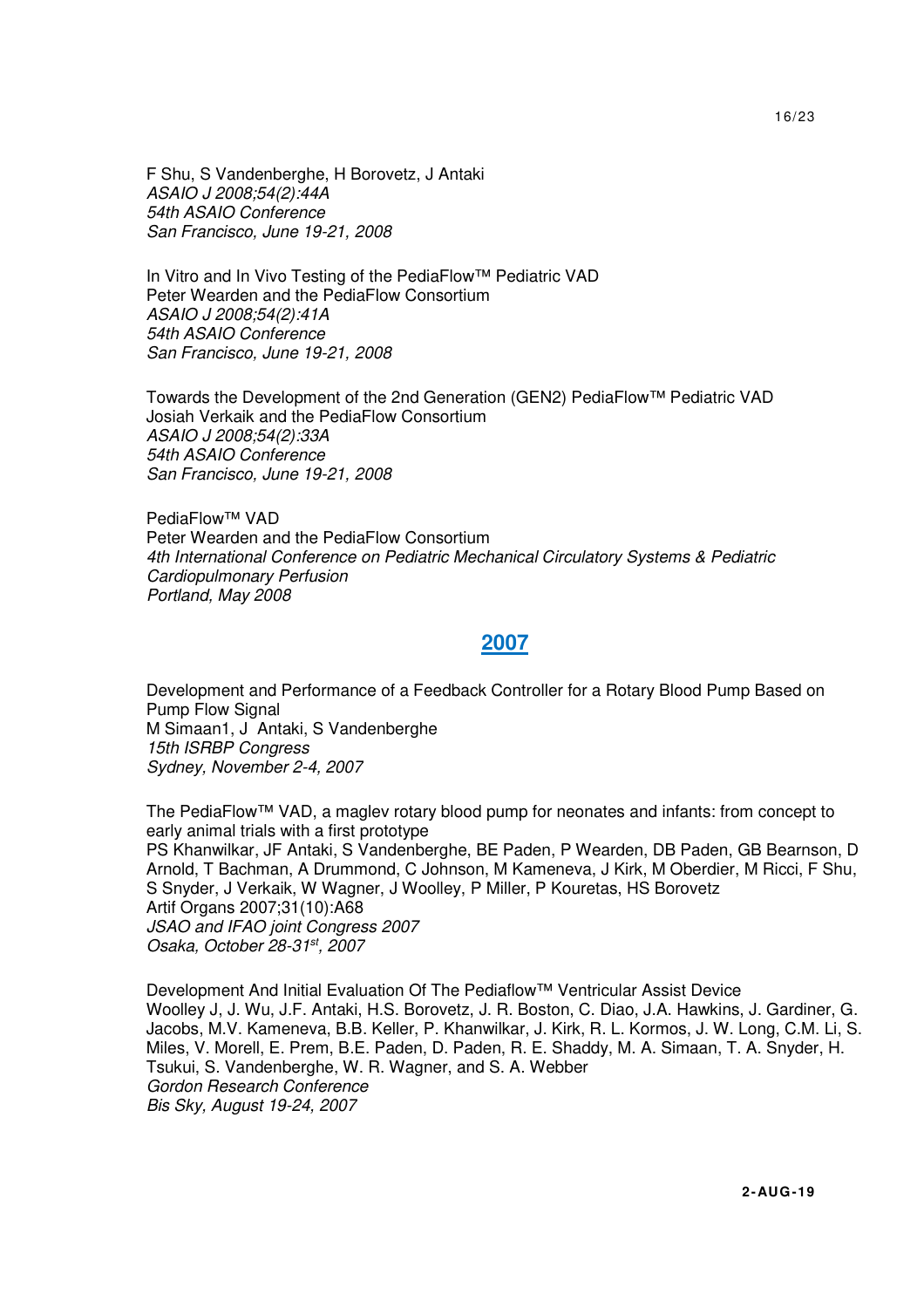Development of the PediaFlow™ VAD for Infants and Small Children Peter Wearden and the PediaFlow Consortium ASAIO J 2007:53(2):38A 53rd ASAIO Conference Chicago, June 7-9, 2007

Development of the PediaFlow™ Ventricular Assist Device for Infants and Small Children Harvey Borovetz and the PediaFlow Consortium 3rd International Conference on Pediatric Mechanical Circulatory Systems & Pediatric Cardiopulmonary Perfusion Hershey, May 22-24, 2007

 Initial evaluation of the PediaFlowTM pediatric VAD S Vandenberghe, J Antaki, D Arnold, T Bachman, G Bearnson, A Drummond, C Johnson, M Kameneva, B Keller, P Khanwilkar, J Kirk, R Kormos, V Morell, M Oberdier, B Paden, D Paden, M Ricci, F Shu, S Snyder, J Verkaik, W Wagner, P Wearden, S Webber, J Woolley, H Borovetz 15th ISRBP Congress Sydney, November 2-4, 2007

 Fundamental research in support of pediatric VAD development S Vandenberghe, J Antaki, D Arnold, T Bachman, J Bahma, A Drummond, C Johnson, M Kameneva, NJ Kim, M Oberdier, F Shu, T Snyder, W Wagner, J Woolley, SH Ye, R Zhao, H Borovetz 15th ISRBP Congress Sydney, November 2-4, 2007

 Initial Evaluation of the PediaFlowTM Pediatric VAD S Vandenberghe, J Antaki, D Arnold, T Bachman, A Drummond, C Johnson, M Kameneva, B Keller, V Morell, M Oberdier, B Paden, D Paden, M Ricci F Shu, S Snyder, J Verkaik, W Wagner, P Wearden, S Webber, J Woolley, H Borovetz Artif Organs, 2007;31(10):A35 JSAO and IFAO joint Congress 2007 Osaka, October 28-31st, 2007

 Identifying and facilitating ventricular recovery on mechanical support S Vandenberghe, J Antaki, R Kormos,J Gorcsan Gordon Research Conference Bis Sky, August 19-24, 2007

#### **2006**

Pathway to the first generation PediaFlow™ VAD S Vandenberghe, J Antaki , D Arnold, T Bachman, G Bearnsonl, H Borovetz, J Gardiner, J Donachy Jr., A Drummond, C Johnson, M Kameneva, B Keller, J Kirk, R Kormos, T Maher, V Morell, B Paden, D Paden, M Ricci, F Shu, T Snyder, S Snyder, W Wagner, J Verkaik, P Wearden, S Weber, J Woolley, J Wu Artif Organs 2006;30(11):A29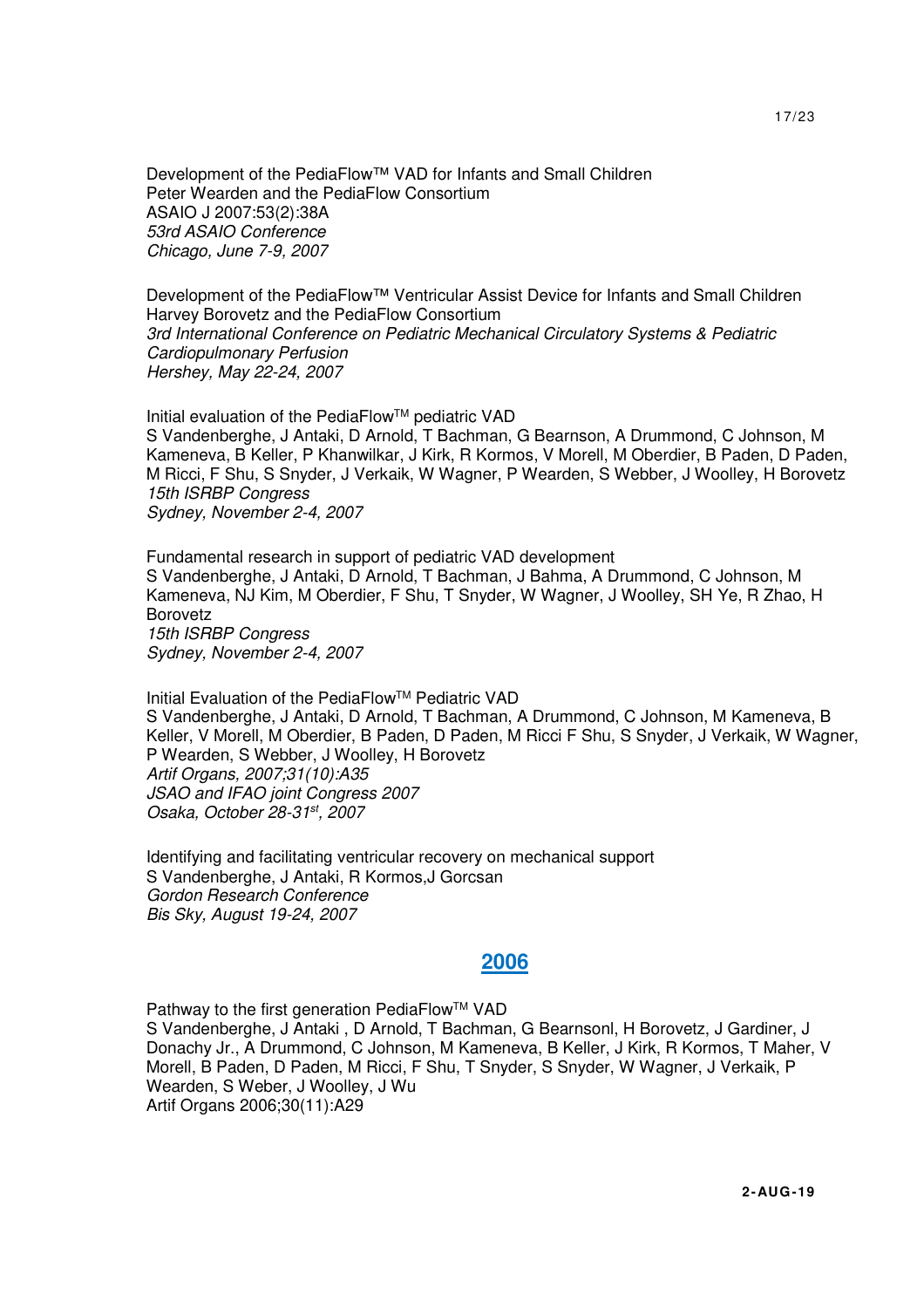14<sup>th</sup> ISRBP Congress Leuven, August 31-September 2, 2006

 Electrical, hydrodynamic, and optical evaluation of pulsatile RBP application Vandenberghe S, Shu F, Paden B, Antaki J Artif Organs 2006;30(11):A44 14<sup>th</sup> ISRBP Congress Leuven, August 31-September 2, 2006

 Patient-specific Modeling of Rotary Blood Pump Interactions in Pediatric Congenital Heart **Defects** Arnold D, Vandenberghe S, Wu J, Kreutzer J, DeGroff C, Antaki J Artif Organs 2006:30(11):A38 14th ISRBP congress Leuven, August 31-September 2, 2006

 Optimization, Validation, and Re-Optimization of Pediaflow Maglev Turbo-Vad Antaki, J; Arnold, D; Bachman, T; Bearnson, G; Borovetz, H; Gardiner, J; Donachy, J; Drummond, A; Johnson, C; Kameneva, M; Keller, B; Kirk, J; Kormos, R; Maher, T; Morell, V; Paden, B; Paden, D; Ricci, M; Shu, F; Snyder, T; Shaun, S; Vandenberghe, S; Wagner, W; Verkaik, J; Wearden, P; Webber, S; Wooley, J; Wu, J ASAIO J 2006;52(2):56A 52nd ASAIO Conference Chicago, June 8-10, 2006

#### 2005

Progress with Pediaflow Maglev Pump for Infants and Small Children: Form to Function J. Wu, J.F. Antaki, H.S. Borovetz, J. R. Boston, C. Diao, J.A. Hawkins, J. Gardiner, G. Jacobs, M.V. Kameneva, B.B. Keller, P. Khanwilkar, J. Kirk, R. L. Kormos, J. W. Long, C.M. Li, S. Miles, V. Morell, E. Prem, B.E. Paden, D. Paden, R. E. Shaddy, M. A. Simaan, T. A. Snyder, H. Tsukui, S. Vandenberghe, W. R. Wagner, and S. A. Webber ASAIO J 2005:51(2):32A 51st ASAIO Conference Washington, DC, June 7-9, 2005.

 The Pediatric ventricular Assist Device (Pediaflow) H. Borovetz, S. Badylak, J.R. Boston, R. Kormos, M. Kameneva, M. A. Simaan, T. Snyder, H. Tsukui, W. Wagner, J.F. Antaki, C. Diao, S. Vandeberghe, B. Keller, V. Morell, S. Weber, J. Gardiner, C.M. Li, D. Paden, B. Paden, J. Wu, G. Bearneson, J. Hawkins, G. Jacobs, J. Kirk, P. Khanwilkar, J. Long, S. Miles, and R. Shaddy 1<sup>st</sup> International Conference on Pediatric Mechanical Circulatory Support Systems and Pediatric Cardiopulmonary Perfusion Hershey, PA, May 19-22, 2005

 Pitfalls in cardiac assist modeling Vandenberghe S, Yu Y, Segers P, Antaki J, Steendijk P, Meyns B, Verdonck P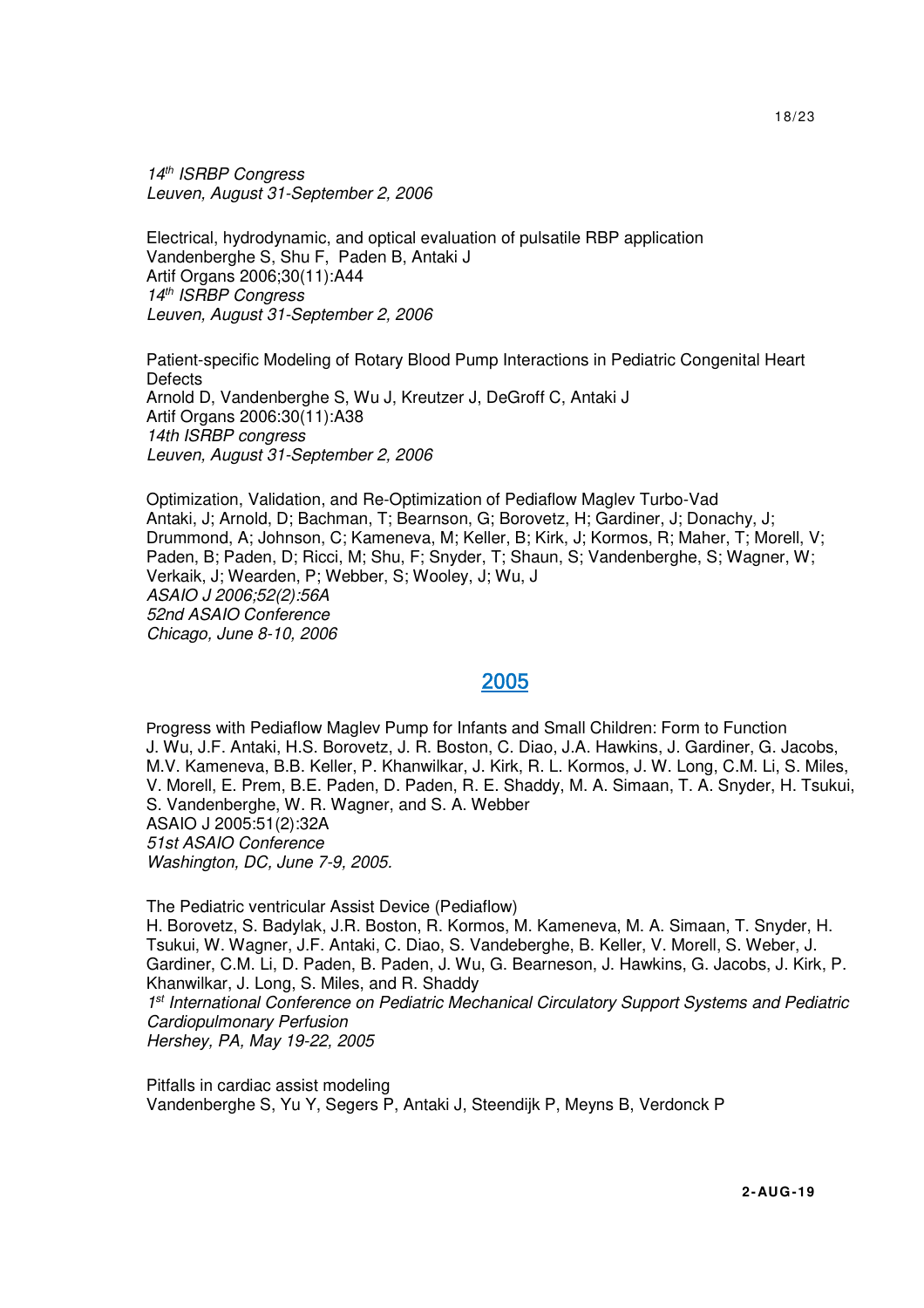Gordon Research Conference Big Sky, MO, August 21-26, 2005 Poster presentation

 In vitro evaluation of pulsatile use of the new Medos Deltastream pump Vandenberghe S, Segers P, Antaki J, Shihab R, Verdonck P ASAIO J 2005;51(2):43A 51st ASAIO Conference Washington, June 9-11, 2005 Poster presentation

### **2003**

 A comparison of PUCA II LVAD and IABP for cardiac unloading and perfusion in an in vitro setup Vandenberghe S, Segers P, Josemans H, Van Loon JP, Rakhorst G, Verdonck P ASAIO J 2003;49(2):158 Artif Organs 2003;27(4):318 ASAIO-ISAO joint conference Washington, June 19-21, 2003 Poster presentation by Dumont K

 Unloading and perfusion capacities of the IABP and PUCA II assist systems Vandenberghe S, Segers P, Josemans H, Van Loon JP, Rakhorst G, Verdonck P Abstract book p. 16 10th FECECT conference Funchal, June 11-14, 2003 Oral presentation

 Cardiac unloading and perfusion achieved with the PUCA II system and an IABP: a comparative in vitro study Vandenberghe S, Segers P, Josemans H, Van Loon JP, Rakhorst G, Verdonck P Abstract book p. 215-216 XXXVIII Congress of the European Society for Surgical Research Ghent, May 28-31, 2003 Oral presentation

# **2002**

 Accuracy of gated blood pool spect hybrid model: phantom validation Nichols K, Shoyeb A, Shahzad A, De Bondt P, Vandenberghe S, Bergmann S 7 th Annual ASNC Symposium Baltimore, September 26-29, 2002 Oral presentation by Nichols K

 Development and validation of a dynamic ventricle phantom for planar and tomographic radionuclide ventriculography studies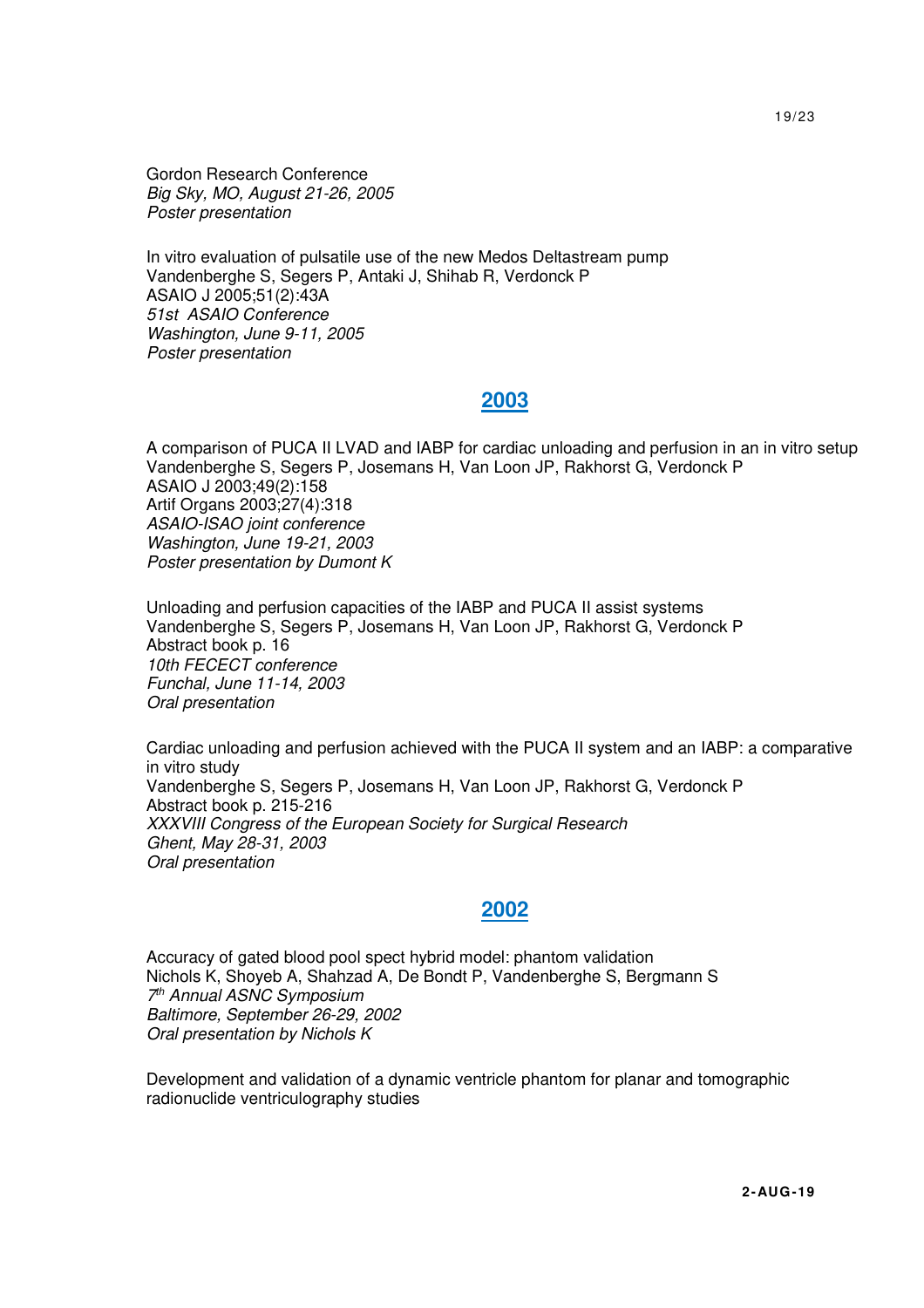De Bondt P, Vandenberghe S, De Winter O, De Sutter J, Staelens S, Segers P, Verdonck P, Van de Wiele C, Dierckx R EANM congress Vienna, August 31-September 4, 2002 Oral presentation by De Bondt P

 Gated blood pool SPECT measurements tested with a biventricular dynamic physical phantom Nichols K, Shoyeb A, Shahzad A, De Bondt P, Vandenberghe S, Bergmann S SNM 49th Annual Meeting Los Angeles, June 15-19, 2002 Oral presentation by Nichols K

 Tissue engineering of heart valves needs a pulsatile bioreactor Dumont K, Yperman J, Segers P, Vandenberghe S, Meuris B, Flameng W, Verdonck P Abstract book p.47 6th Annual Hilton Head Workshop: prosthetic heart valves Hilton Head Island, March 6-10, 2002 Oral presentation by Dumont K

 Unloading with a diagonal pump: mathematical simulation Vandenberghe S, Segers P, Meyns B, Verdonck P Abstract book p. 72 2<sup>nd</sup> National day on Biomedical Engineering Brussels, October 18, 2002 Poster presentation

 Unloading capacities of a rotary blood pump: a mathematical model study Vandenberghe S, Segers P, Meyns B, Verdonck P Abstract book p.82 15<sup>th</sup> Congress of the Cardiovascular Systems Dynamics Society Sendai, October 13-16, 2002 Poster presentation by Segers P

 In vitro evaluation of PUCA pump performance Vandenberghe S, Segers P, Van Tricht I, Van Loon J-P, Rakhorst G, Verdonck P Int J Artif Org 2002;25(7):665 29th ESAO congress Vienna, August 28-31, 2002 Oral presentation

 Effect of rotary blood pump on LV energetics assessed by mathematical modelling Vandenberghe S, Segers P, Meyns B, Verdonck P Abstract book, p.158 PV Loops: international congress on ventricular function and failure Maastricht, January 17-19, 2002 Poster presentation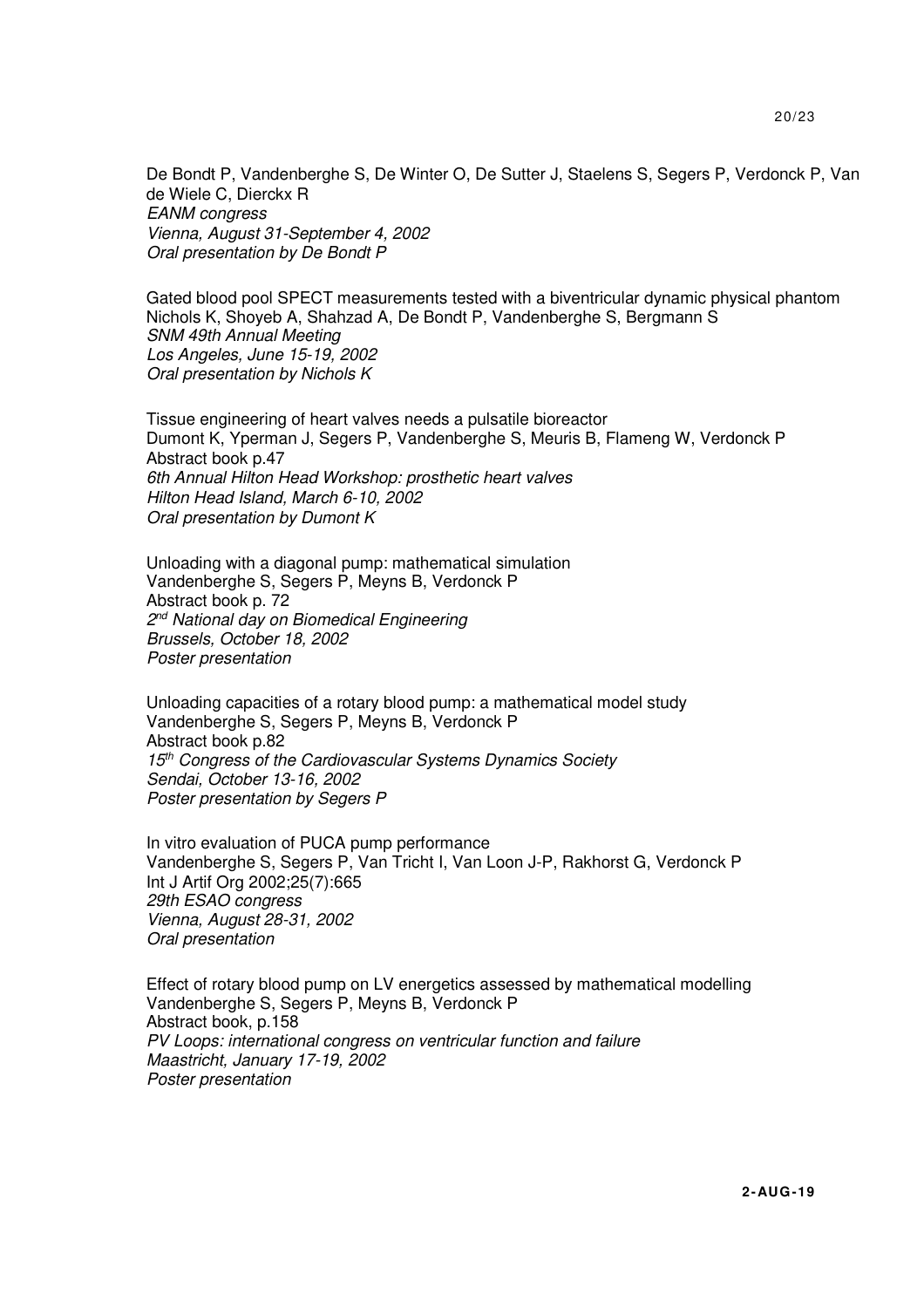## **2001**

 A new pulsatile bioreactor for tissue engineered heart valve formation Dumont K, Vandenberghe S, Segers P, Meuris B, Yperman J, Segers P, Flameng W, Verdonck P 2<sup>nd</sup> PhD Symposium, Faculty of Engineering, Ghent University Gent, December 12, 2001 Poster presentation by Dumont K

 Prototype of pulsatile bioreactor for the creation of tissue engineered aortic heart valves Dumont K, Segers P, Vandenberghe S, Meuris B, Yperman J, Flameng W, Verdonck P Abstract book p.46 First National Day on Biomedical Engineering Brussels, October 19, 2001 Poster presentation by Dumont K

 Mock Loop Testing of On-X Prosthetic Valve in Mitral Position Verdonck P, Dumont K, Vandenberghe S, Segers P, Van Nooten G Artif Organs 2001; 25(10): 847 13th World Congress of the International Society for Artificial Organs Osaka, October 5-10, 2001 Oral presentation by Verdonck P

 Mock loop testing of ON-X prosthetic heart valve with Doppler echocardiography Verdonck P, Dumont K, Vandenberghe S, Segers P, Van Nooten G Int J Artif Org 2001 ; 24(8) :548 28th ESAO conference Gent, September 22-25, 2001 Oral presentation by Verdonck P

 New pulsatile bioreactor for the in vitro formation of tissue engineered heart valves Dumont K, Segers P, Vandenberghe S, Vervaeke K, Meuris B, Yperman J, Flameng W, Verdonck P Int J Artif Org 2001; 24(8):557 28th ESAO conference Gent, September 22-25, 2001 Oral presentation by Dumont K

 A new pulsatile bioreactor for tissue engineered valve formation Dumont K, Segers P, Vandenberghe S, Meuris B, Yperman J, Flameng W, Verdonck P Archives of Physiology and Biochemistry 2001;109S:74 XXVI Congrès de la Société de Biomécanique Marseille, September 12-14, 2001 Poster presentation by Dumont K

 Comparison of different algorithms for the calculation of left ventricular ejection fraction from planar radionuclide ventriculography studies: a dynamic phantom study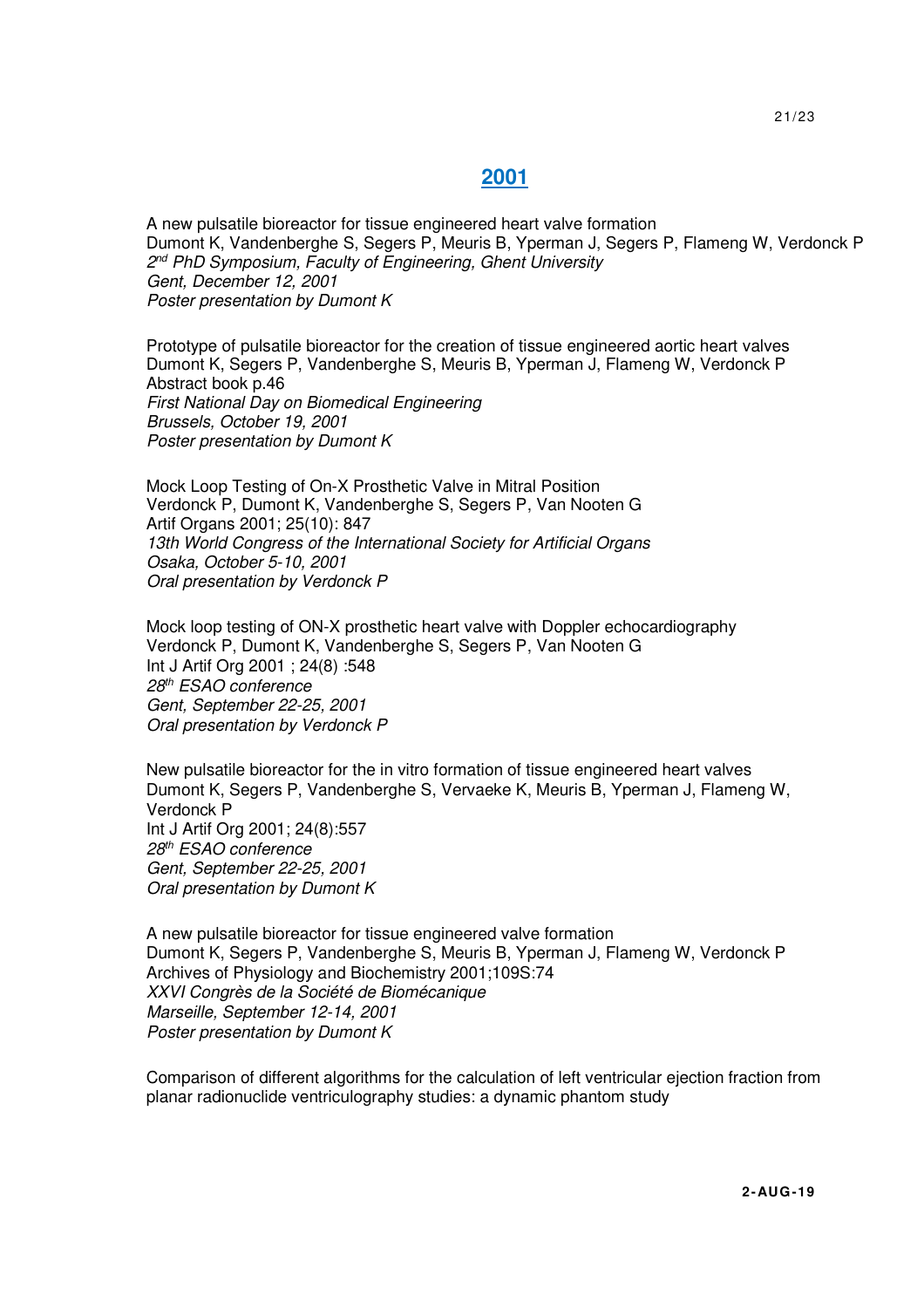De Bondt P, Vandenberghe S, De Sutter J, De Mey S, Cottens T, Van de Wiele C, De Winter O, Segers P, Verdonck P, Dierckx R J Nuclear Med, supplement, 2001: 162P 48th SNM Annual Meeting Toronto, June 23-27, 2001 Oral presentation by De Bondt P

 Calculation of left ventricular ejection fraction from planar and tomographic radionuclide ventriculography studies: a dynamic left ventricular phantom study. De Bondt P, Vandenberghe S, De Sutter J, De Mey S, Cottens T, Van de Wiele C, De Winter O, Segers P, Mariano-Goulart D, Verdonck P, Dierckx R Program book p.21 10<sup>th</sup> Triennal symposium of BGNG Knokke, May 18-20, 2001 Oral presentation by De Bondt P

 Mock loop testing of ON-X prosthetic heart valve with Doppler Echocardiography Verdonck P, Dumont K, Vandenberghe S, Segers P, Van Nooten G Advances in Cardiac Surgery 2001; supplement: 5 Advances in Cardiac Surgery San Diego, May 5, 2001 Poster presentation by Verdonck P

 Mathematical model estimation of LV unloading by rotary blood pumps Vandenberghe S, Segers P, Meyns B, Verdonck P Artif Organs 2001; 25(10): 812 13th World Congress of the International Society for Artificial Organs Osaka, October 5-10, 2001 Oral presentation by Verdonck P

 Effect of Rotary Blood Pumps on LV Energetics Assessed by Mathematical Modelling Vandenberghe S, Segers P, Meyns B, Verdonck P Int J Artif Org 2001; 24(8) :541 28th ESAO conference Gent, September 22-25, 2001 Oral presentation

 Effect of Rotary Blood Pump Failure on LV Energetics Assessed by Mathematical Modelling Vandenberghe S, Segers P, Meyns B, Göbel C, Verdonck P Program book : A7 9<sup>th</sup> ISRP conference Seattle, August 17-20, 2001 Oral presentation

 Testing of cardiac assist devices in a newly designed mock loop Vandenberghe S, Segers P, De Wachter D, Verdonck P